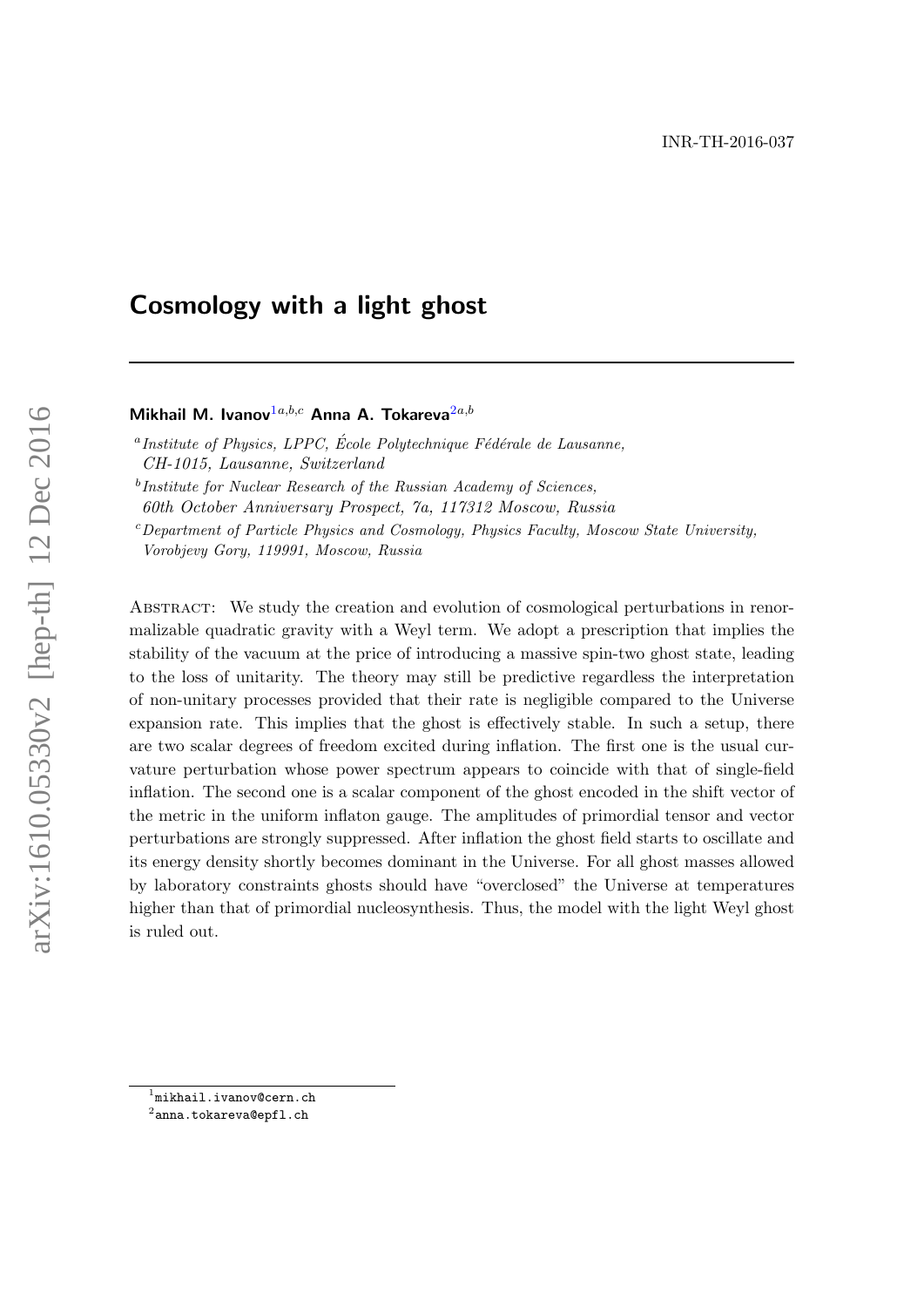# Contents

|             | 1 Introduction                                             | $\mathbf{1}$   |
|-------------|------------------------------------------------------------|----------------|
| $2^{\circ}$ | Preliminaries                                              | $\bf{3}$       |
| 3           | Inflation                                                  | 6              |
|             | Exact de Sitter background<br>3.1                          | $\overline{7}$ |
|             | Beyond the limit of exact de Sitter space<br>$3.2\,$       | 10             |
|             | Observational predictions<br>$3.3\,$                       | 12             |
|             | 4 After inflation: the cosmological ghost problem          | 13             |
| 5           | Discussion and Conclusions                                 | 17             |
|             | A Gauge transformations                                    | 18             |
|             | B Inflationary perturbations in the uniform inflaton gauge | 19             |
|             | C Cosmological perturbations at late times                 | 21             |
|             | C.1 Main equations: qualitative analysis                   | 21             |
|             | C.2 Ghost energy density                                   | 23             |

# <span id="page-1-0"></span>1 Introduction

General Relativity (GR) is a very powerful effective field theory whose predictions were verified at various scales. However, elegant as it is, GR cannot be a fundamental theory of gravity since it is not able to account for physics above the Planck energy. The quest for a consistent theory of quantum gravity is not yet completed, although there exist promising approaches to this problem. String theory (e.g.  $[1]$ ) provides important insights at the price of great complexity, which makes challenging the investigation of observational consequences.

An interesting proposal is Lorentz-violating Hořava-Lifshitz gravity [\[2\]](#page-25-1), a branch of which (the so-called projectable model) provides the only known example of a consistent quantum field theory for the spin-2 graviton in four dimensions [\[3\]](#page-25-2). Unfortunately, this branch does not reproduce GR at low energies within weak coupling [\[4\]](#page-25-3). Another, the so-called non-projectable branch of Hořava-Lifshitz gravity [\[5\]](#page-25-4) is not yet rigorously proven to be renormalizable but is consistent with all current observations  $[6, 7]$  $[6, 7]$  and has curious implications for inflation [\[8\]](#page-25-7), dark matter [\[9\]](#page-25-8), and dark energy [\[10\]](#page-25-9), see [\[11\]](#page-25-10) for a review.

Another model of quantum gravity has been known for decades. This is the gravity theory with quadratic curvature invariants developed by Stelle in Refs [\[12,](#page-25-11) [13\]](#page-25-12). For some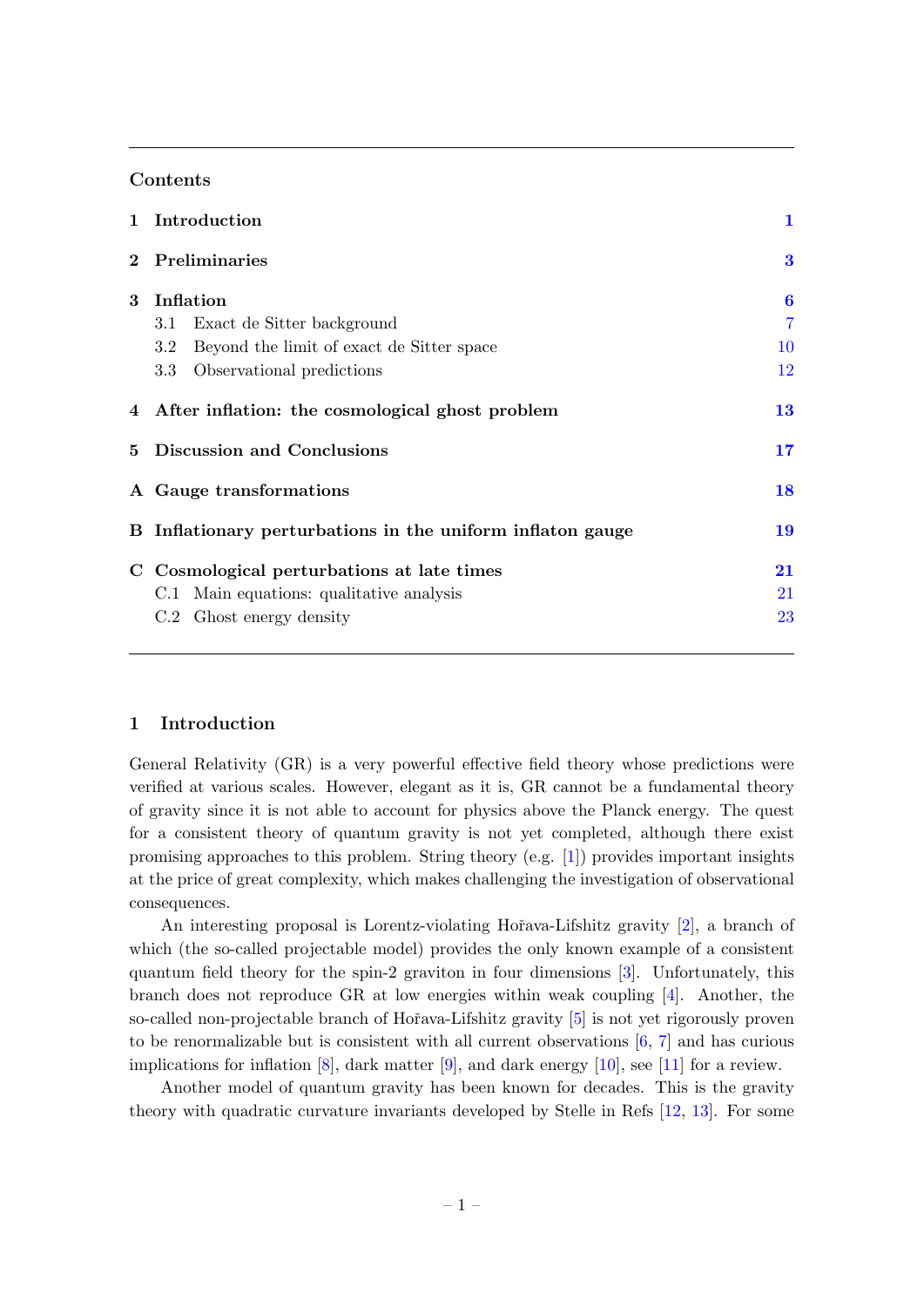regions of parameter space quadratic gravity even becomes asymptotically free and thus UV complete [\[14–](#page-25-13)[16\]](#page-25-14). Because of the presence of negative-norm states in the spectrum this theory was not very popular, but regained interest recently [\[17–](#page-25-15)[19\]](#page-25-16).

Quadratic gravity is a higher-derivative theory, which is known to be plagued by the Ostrogradsky instability at the classical level  $[20, 21]$  $[20, 21]$ . At the quantum level the theory possesses a spin-2 state with a negative kinetic term. The usual quantization prescription implies that the energy of this state is unbounded from below, which triggers an inevitable vacuum decay. However, the spin-2 state can be quantized in a way that avoids this instability by introducing a negative norm [\[22\]](#page-25-19); the resulting particle is called "ghost" and has a positively-defined energy. The presence of the ghost does not allow the theory to be interpreted along the lines of unitary quantum mechanics, however, a consistent interpretation might still exist, see e.g. Refs. [\[23\]](#page-25-20) and references therein. First, ghosts may be removed from the partition function by some non-trivial boundary conditions [\[24\]](#page-25-21). Second, negative-norm states may be not so dangerous if for all measurable outcomes of an experiment overall probabilities remain positive and not exceeding unity [\[25\]](#page-25-22). On the other hand, one can think of quadratic gravity as an "intermediate" effective theory with a hope that it admits a unitary UV - completion.

In this study we adopt an agnostic point of view about this problem: we do not know the interpretation of non-unitary processes, but quadratic gravity still can be predictive regardless any interpretation provided that these processes are negligible during the lifetime of the Universe. In this case the violation of unitarity, even if observable in principle, is suppressed, and thus the theory becomes viable, at least, at the phenomenological level.

As shown below, this setup requires the ghost mass to be smaller than 10 MeV. This implies that the ghost has non-negligible fluctuations at inflation, which might have observational consequences.

Inflationary perturbations in quadratic gravity in the case of the ghost mass bigger than the Hubble rate were studied in Ref. [\[26\]](#page-25-23). Tensor modes were discussed in detail in Ref. [\[27\]](#page-25-24) for a generic ghost mass. This analysis showed that the amplitude of tensor modes is negligible in the limit of a vanishing ghost mass. Inflation in Weyl gravity has been analyzed in [\[28,](#page-25-25) [29\]](#page-26-0), where it was also shown that amplitudes of tensor and vector perturbations are largely suppressed in the limit of a small ghost mass. In Ref. [\[28\]](#page-25-25) it was also found that mode functions of the Newtonian gravitational potential are unstable at superhorizon scales, but no interpretation of this fact was given.

In this paper we investigate the dynamics of cosmological perturbations in renormalizable quadratic gravity both at inflation and late times. We show that in the conformal Newtonian gauge the ghost field acquires a tachyonic mass on the de Sitter background, which leads to a superhorizon growth of ghost fluctuations during inflation. The backreaction of metric perturbations is not negligible and it induces a superhorizon growth of inflaton perturbations. We argue that this instability is a gauge artifact since there is at least one gauge (namely, the uniform inflaton gauge) free of superhorizon growth.

We find two scalar modes that get excited and then conserve outside the horizon during inflation. The first one is the scalar curvature perturbation, whose amplitude turns out to coincide with the standard single-field expression. The second one is a longitudinal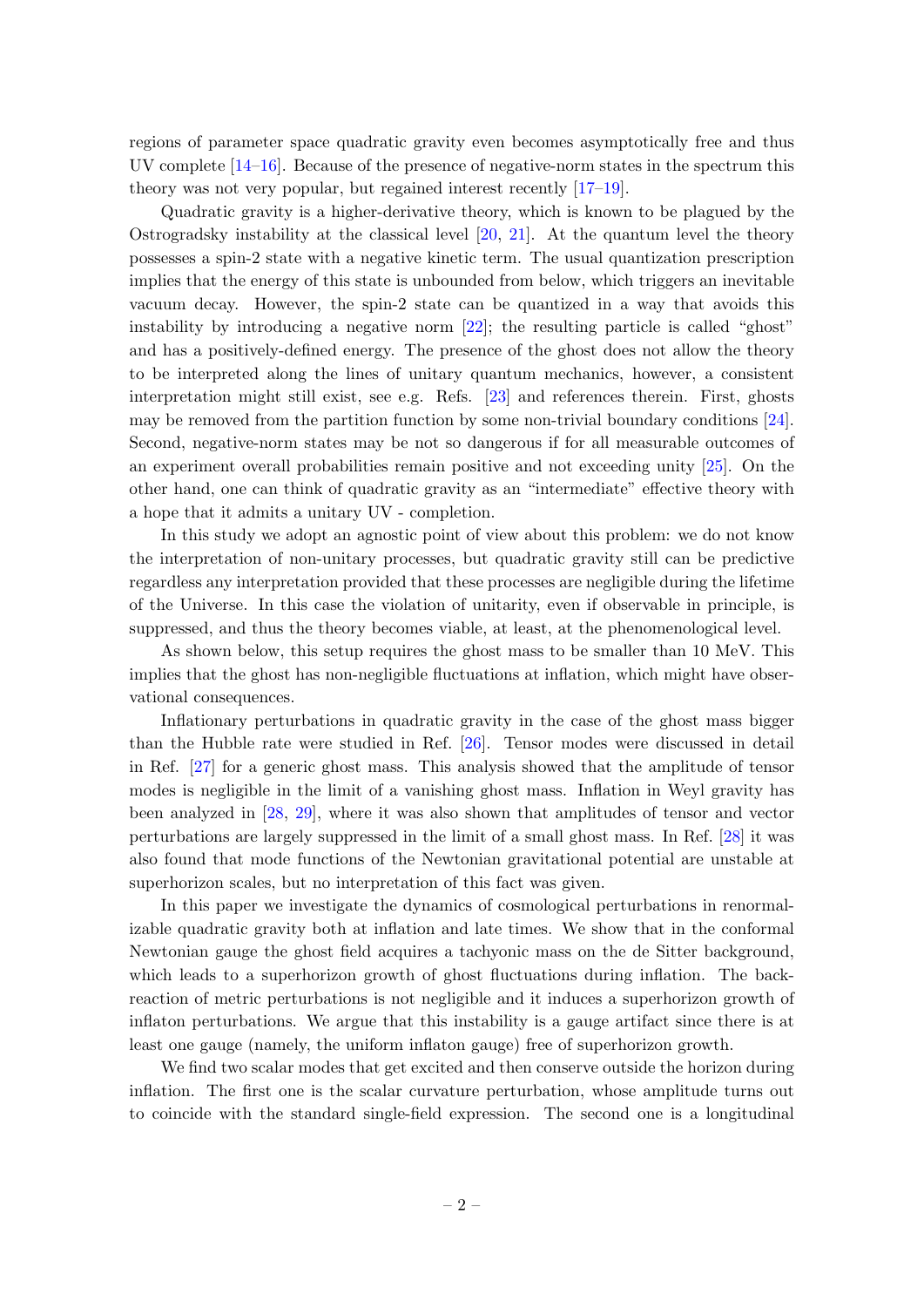part of the shift vector, which is related to the ghost degree of freedom. At late times, once the Hubble rate gets equal to the ghost mass, this mode starts to oscillate and the corresponding energy density shortly becomes dominant in the Universe. The situation is somewhat close to the cosmological "light moduli problem" [\[30\]](#page-26-1), however, in our case there are crucial differences that make the problem more severe. Our main conclusion is that cosmology with a light ghost is incompatible with a healthy late-time evolution.

The paper is organized as follows. In Section [2](#page-3-0) we discuss quadratic gravity and the constraints on the ghost mass. In Section [3](#page-6-0) we explore the generation of scalar perturbations at inflation and observational signatures of the model. In the Section [4](#page-13-0) we study the late-time evolution and elaborate on the ghost domination. We discuss our results and conclude in Section [5.](#page-17-0) In Appendix [A](#page-18-0) we introduce the relations between perturbations in the conformal Newtonian and the uniform inflaton gauges. In Appendix [B](#page-19-0) we cross-check the results of the main text in the uniform inflaton gauge. Finally, in Appendix [C](#page-21-0) we study qualitatively the equations for cosmological perturbations at late times, and derive the ghost energy density.

## <span id="page-3-0"></span>2 Preliminaries

We start with the action of quadratic renormalizable gravity,

<span id="page-3-3"></span>
$$
S = \frac{M_P^2}{2} \int d^4x \sqrt{-g} \left( R + \frac{1}{6\mu^2} R^2 - \frac{1}{2m^2} C_{\mu\nu\rho\sigma} C^{\mu\nu\rho\sigma} \right) , \qquad (2.1)
$$

where R is the scalar curvature,  $C_{\mu\nu\rho\sigma}$  is the Weyl tensor and  $M_P$  is the reduced Planck mass.[1](#page-3-1) Upon flat space this theory possesses a massless transverse-traceless spin-2 excitation (graviton), a spin-0 particle of mass  $\mu$  (dubbed scalaron [\[31\]](#page-26-2)) and a spin-2 particle of mass  $m$  with the "wrong" sign of its quadratic lagrangian. In what follows, we adopt a negative-norm prescription for this state, which implies the loss of unitarity but ensures the stability with respect to the vacuum decay. In this paper we assume that the ghost and scalaron masses are not tachyonic,

$$
m^2 > 0
$$
 and  $\mu^2 > 0$ , (2.2)

i.e. both degrees of freedom have standard dispersion relations upon flat space,<sup>[2](#page-3-2)</sup>

scalaron: 
$$
\omega^2 = k^2 + \mu^2,
$$
ghost: 
$$
\omega^2 = k^2 + m^2.
$$
 (2.3)

Although the condition  $\mu^2 > 0$  corresponds to a region of parameter space incompatible with asymptotic freedom [\[17,](#page-25-15) [18\]](#page-25-26), the case of  $\mu^2 < 0$  is not viable as the cosmological evolution leads either to a collapse or to a run-away singularity [\[32–](#page-26-3)[34\]](#page-26-4).

<span id="page-3-1"></span><sup>&</sup>lt;sup>1</sup> Units:  $M_P = 1/\sqrt{8\pi G} \simeq 2.4 \times 10^{18} \text{ GeV}, c = 1$ . Conventions:  $(- + + +); R^{\mu}{}_{\nu\rho\sigma} = \partial_{\rho} \Gamma^{\mu}_{\nu\sigma} - \partial_{\sigma} \Gamma^{\mu}_{\nu\rho} + \cdots;$  $R_{\nu\sigma}=R^{\mu}{}_{\nu\mu\sigma}; R=g^{\mu\nu}R_{\mu\nu}; G_{\mu\nu}=R_{\mu\nu}-\frac{1}{2}g_{\mu\nu}R$ .  $C_{\mu\nu\rho\sigma}=R_{\mu\nu\rho\sigma}-\frac{1}{2}(g_{\mu\rho}G_{\nu\sigma}-g_{\mu\sigma}G_{\nu\rho}-g_{\nu\rho}G_{\mu\sigma}+g_{\nu\sigma}G_{\mu\rho}) \frac{R}{3}(g_{\mu\rho}g_{\nu\sigma}-g_{\mu\sigma}g_{\nu\rho})$ . Greek indices run from 0 to 3; latin indices run from 1 to 3.

<span id="page-3-2"></span><sup>&</sup>lt;sup>2</sup>This means that the mass term of the ghost should have the sign opposite to that of a healthy bosonic field.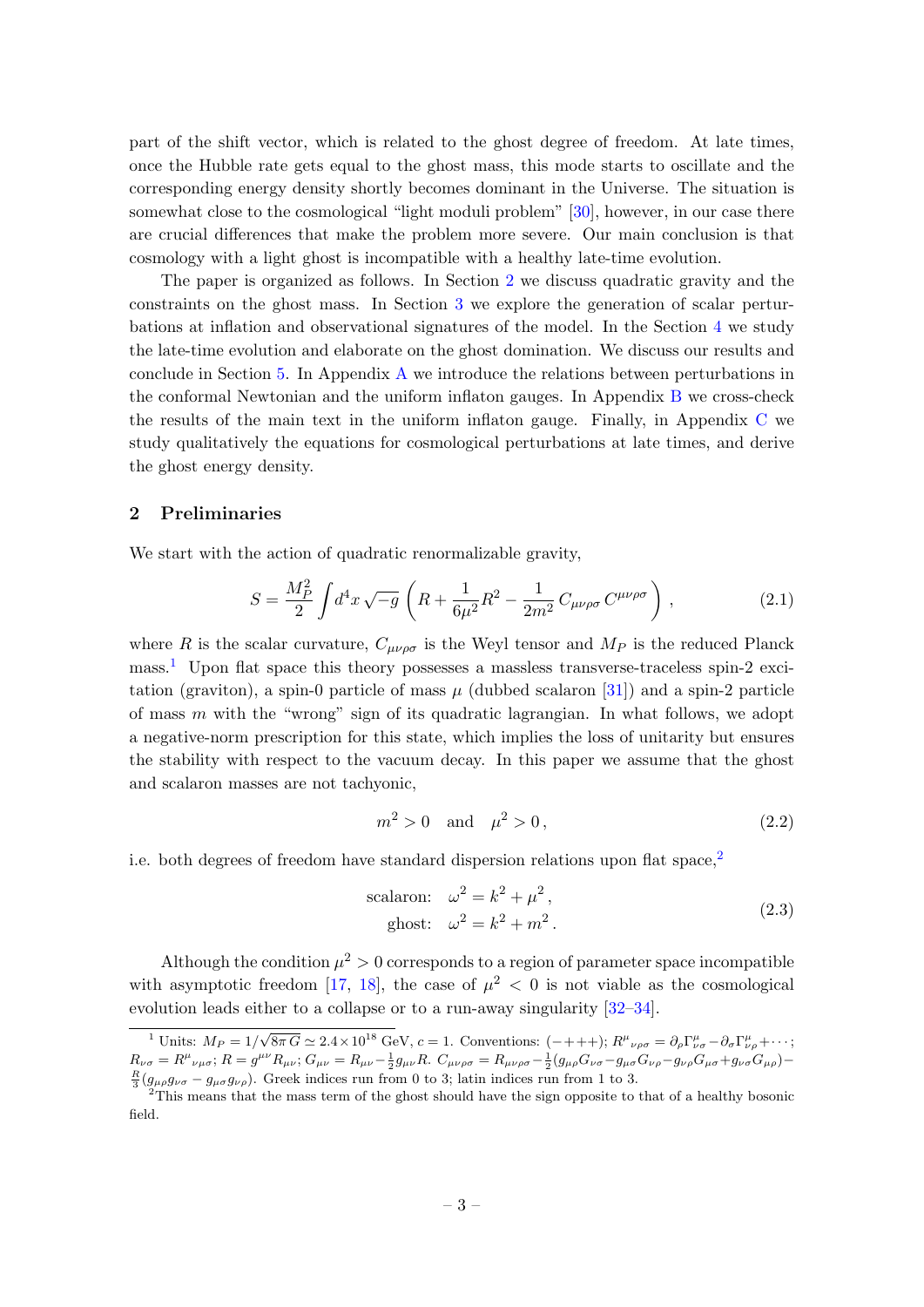It is convenient to switch to the Einstein frame by means of a conformal transformation [\[35\]](#page-26-5). Recall that the square of the Weyl tensor is an invariant under the conformal symmetry. This yields the following action:

<span id="page-4-1"></span>
$$
S = S_{GR} + S_{\phi} + S_{\text{Weyl}}
$$
  
=  $\frac{M_P^2}{2} \int d^4x \sqrt{-g} R - \frac{1}{2} \int d^4x \sqrt{-g} (\partial_{\mu} \phi \partial^{\mu} \phi + 2V(\phi)) - \frac{M_P^2}{4m^2} \int d^4x \sqrt{-g} C_{\mu\nu\rho\sigma} C^{\mu\nu\rho\sigma}$ , (2.4)

where  $V(\phi)$  is the Starobinsky potential,

$$
V(\phi) = \frac{3}{4}\mu^2 M_P^2 \left(1 - e^{-\sqrt{\frac{2}{3}}\frac{\phi}{M_P}}\right)^2.
$$
 (2.5)

Although the Starobinsky model  $[31]$  $[31]$  $[31]$ <sup>3</sup> provides us with the most natural way to organize inflation in quadratic gravity, in our analysis we will assume a generic potential  $V(\phi)$ with the requirements that it allows for a slow-roll regime and may be obtained from a renormalizable theory. In this way our results will be more model-independent, and applicable, for instance, to agravity-based inflationary models discussed in Refs. [\[17,](#page-25-15) [37\]](#page-26-6). Note that if we had not required renormalizability, the model with a generic potential would, formally, be equivalent to  $f(R)$ -gravity plus a Weyl term. We will refer to field  $\phi$ as "inflaton" in what follows.

The variation of  $(2.4)$  with respect to the metric and  $\phi$  yields the system of the modified Einstein and Klein-Gordon-Fock equations,

$$
\nabla^{\mu}\nabla_{\mu}\phi - V'(\phi) = 0,
$$
  
\n
$$
R_{\mu\nu} - \frac{1}{2}Rg_{\mu\nu} - \frac{1}{m^2}B_{\mu\nu} = \frac{1}{M_P^2}T_{\mu\nu},
$$
  
\nwhere 
$$
B_{\mu\nu} \equiv \left(2\nabla^{\alpha}\nabla^{\beta} + R^{\alpha\beta} - \frac{1}{2}g^{\alpha\beta}R\right)C_{\mu\alpha\nu\beta},
$$
  
\n
$$
T_{\mu\nu} = \partial_{\mu}\phi\partial_{\nu}\phi - g_{\mu\nu}\left(\frac{1}{2}(\partial_{\mu}\phi)^2 + V(\phi)\right),
$$
\n(2.6)

<span id="page-4-2"></span>and  $\nabla_{\mu}$  is the covariant derivative.

The presence of negative-norm states implies processes with negative widths and crosssections. Their interpretation is still an open issue, e.g. a negative decay width might actually signalize the violation of causality [\[38\]](#page-26-7). As shown in this reference, even unitarity may be restored within the acausal interpretation. It is not clear, however, how to extend this interpretation to account for non-unitary processes in cosmology. On the other hand, one can try to adopt the "usual" probabilistic interpretation, which suggests that negativeprobability processes are instabilities. Indeed, in such a setup the "ghost decay" implies an exponential growth of ghost particles' energy density, which follows from the Boltzmann equation,

$$
\frac{dn_{gh}}{dt} + 3Hn_{gh} = |\Gamma|n_{gh},\qquad(2.7)
$$

<span id="page-4-0"></span> ${}^{3}$ For the dynamics in the Einstein frame see Ref. [\[36\]](#page-26-8).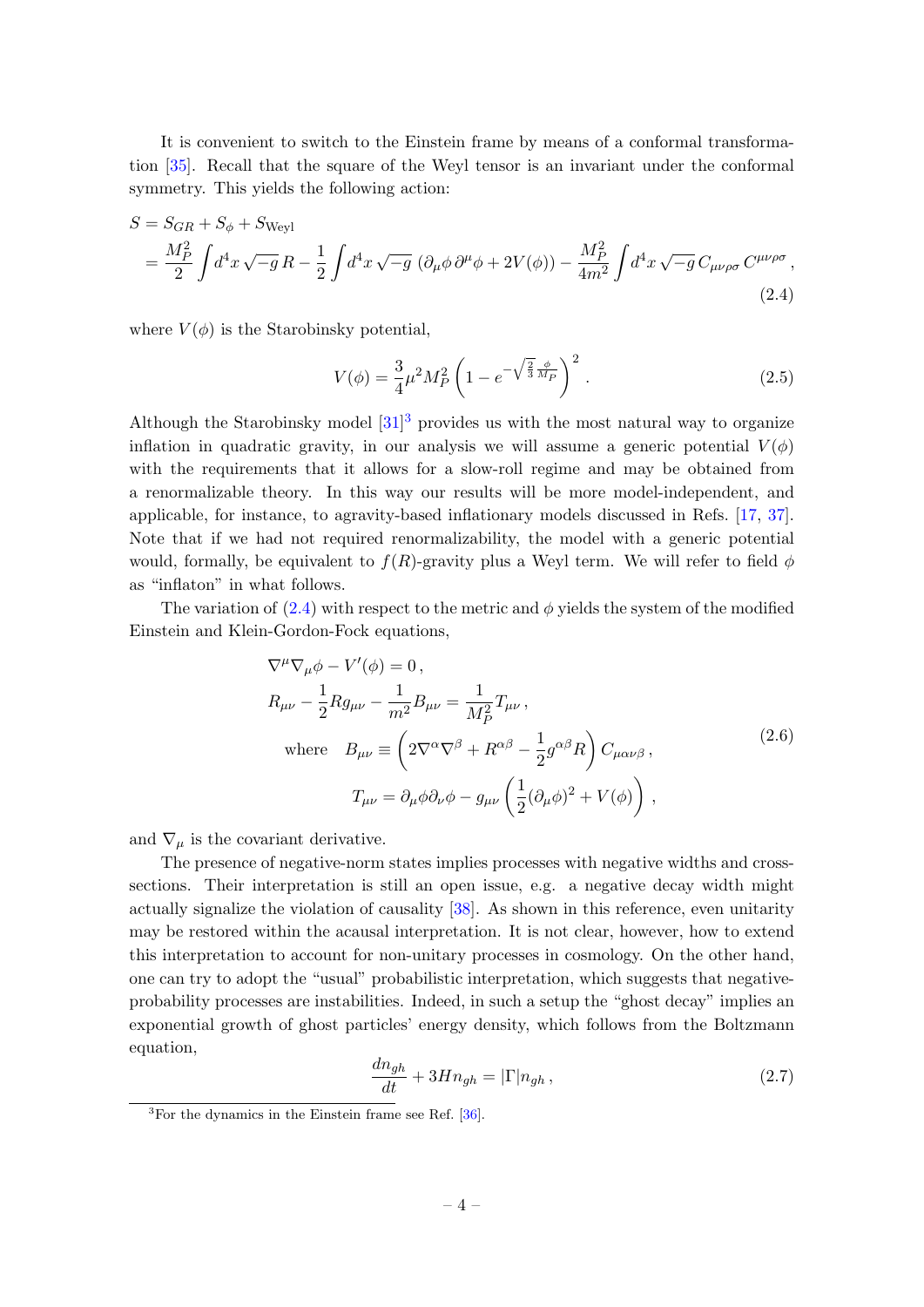where H is the Hubble rate,  $n_{gh}$  is the ghost number density, and  $\Gamma$  is the (negative) decay rate of ghosts.<sup>[4](#page-5-0)</sup>

The scalaron and the ghost are identified with metric components and thus couple to matter universally (see e.g. Ref. [\[39\]](#page-26-9)). The expression for the decay width of ghosts is similar (up to a numerical factor) to that of the scalaron  $[40, 41]$  $[40, 41]$ , but with a minus sign originating from the negative-norm prescription,

$$
\Gamma \sim -\frac{m^3}{M_P^2} \,. \tag{2.8}
$$

One can suppress this process by properly tuning the ghost mass. Requiring the characteristic time of ghost decay to be larger than the lifetime of the Universe one gets a conservative bound

$$
m \lesssim 10 \text{ MeV}.\tag{2.9}
$$

The lower bound on the ghost mass comes from short-scale gravity experiments. In the Newtonian limit the action  $(2.1)$  yields the usual GR gravitational potential plus corrections suppressed by Yukawa-type exponents [\[12\]](#page-25-11). The bounds on the latter [\[42,](#page-26-12) [43\]](#page-26-13) imply the following double-sided constraint on the ghost mass:

<span id="page-5-2"></span>
$$
10^{-1} \text{ eV} \lesssim m \lesssim 10 \text{ MeV}.\tag{2.10}
$$

To summarize, let us outline different regimes of quadratic gravity depending on the ghost mass m and its relation to the Hubble rate at inflation  $H_{inf}$ ,

- $m > H_{inf}$  ("heavy ghost"). The ghost is gapped at inflation and has no effect on cosmology. Note that adimensional gravity requires the ghost mass to be smaller than  $3 \times 10^{10}$  GeV for the naturalness of the small electroweak scale [\[17\]](#page-25-15). Since for simplest inflationary scenarios  $H_{inf} \geq 10^{13}$  GeV, achieving the naturalness might be challenging in agravity with a "heavy ghost".[5](#page-5-1)
- 10 MeV  $\lt m \ll H_{inf}$  ("intermediate mass ghost"). The ghost is gapless at inflation and thus its fluctuations get excited. For this mass range non-unitary processes (like the ghost decay) happen after inflation and thus the viability of the theory depends on their interpretation. Since a consistent interpretation does not exist at the moment, phenomenological implications are speculative. Recall that if  $m \lesssim 10^{10}$  GeV, the small electroweak scale is natural in agravity. Note that our analysis of inflation (Sec. [3\)](#page-6-0) is applicable to this mass range.
- 0.1 eV  $\leq m \leq 10$  MeV ("light ghost"). The ghost decay is suppressed and the laboratory constraints are satisfied. Quadratic gravity may be phenomenologically viable and its predictions are not sensitive to any interpretation of non-unitary processes.

<span id="page-5-0"></span><sup>&</sup>lt;sup>4</sup>It should be pointed out that there can be many other ways to interpret theories with negative-norm states [\[23\]](#page-25-20). For instance, one can define probabilities to be always positive, but then their sum will exceed unity. In this case negative states do not imply negative probabilities.

<span id="page-5-1"></span><sup>5</sup> Among all of scenarios studied in Ref. [\[37\]](#page-26-6), the lowest possible Hubble scale at inflation is given by that of Starobinsky inflation,  $H \sim 10^{13}$  GeV.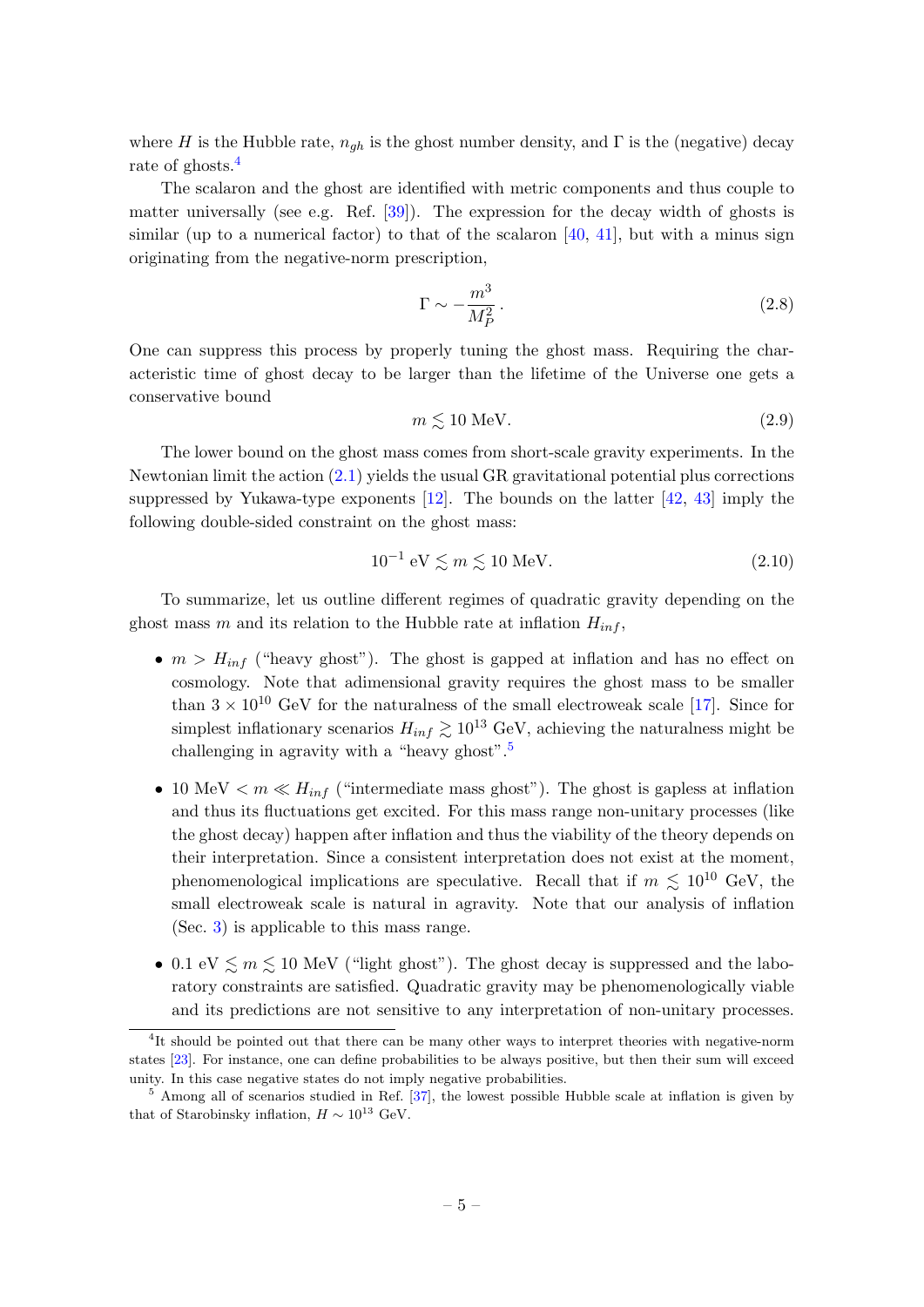We will focus on this regime and study the theory both at inflation (Sec. [3\)](#page-6-0) and late times (Sec. [4\)](#page-13-0).

## <span id="page-6-0"></span>3 Inflation

We start with the creation of cosmological perturbations at inflation. Since the Weyl term disappears on the homogeneous and isotropic metric, the background inflationary dynamics in our model is similar to that of single-field inflation. By plugging the homogeneous and isotropic ansatz,

$$
ds2 = a(\eta)2(-d\eta2 + d\mathbf{x}2),
$$
  
\n
$$
\phi = \phi(\eta),
$$
\n(3.1)

<span id="page-6-1"></span>into Eq.  $(2.6)$ , we obtain the usual background equations:

$$
3M_P^2 \mathcal{H}^2 = \frac{\phi'^2}{2} + a^2(\eta)V,
$$
  
\n
$$
3M_P^2 \mathcal{H}' = -\phi'^2 + a^2(\eta)V,
$$
  
\n
$$
\phi'' + 2\mathcal{H}\phi' + a^2V_{,\phi} = 0,
$$
\n(3.2)

where primes denote partial derivatives w.r.t. conformal time,  $\prime \equiv \partial/\partial \eta$ , and  $\mathcal{H} \equiv a'/a$ is the conformal Hubble parameter. Where convenient, we will also use the quantities expressed in the cosmic time  $t = \int a(\eta)d\eta$ , and denote the derivatives w.r.t. this time with dots, e.g.  $H \equiv \dot{a}/a$ .

The accelerated expansion occurs as long as the slow-roll parameters are small. The latter are defined in a usual way,

$$
\epsilon_1 \equiv \frac{M_P^2}{2} \left(\frac{V_{,\phi}}{V}\right)^2 = \frac{\phi'^2}{2\mathcal{H}^2 M_P^2},
$$
\n
$$
\epsilon_2 \equiv \frac{M_P^2 V_{,\phi\phi}}{V}.
$$
\n(3.3)

<span id="page-6-3"></span>In the formal limit  $V \to \text{const}$  (equivalently,  $\phi' \to 0$ ) slow-roll parameters vanish and the background reduces to exact de Sitter space characterized by the scale factor

$$
a(\eta) = -1/(H\eta) \,,\tag{3.4}
$$

with  $H = M_P^{-1} \sqrt{V/3} = \text{const.}$ 

<span id="page-6-2"></span>Now we focus on linear scalar perturbations in the conformal Newtonian gauge,

$$
ds^{2} = a(\eta)^{2} \left[ -(1 + 2\Psi(\eta, \mathbf{x})) d\eta^{2} + (1 + 2\Phi(\eta, \mathbf{x})) \delta_{ij} dx^{i} dx^{j} \right],
$$
  
\n
$$
\phi = \phi(\eta) + \varphi(\eta, \mathbf{x}).
$$
\n(3.5)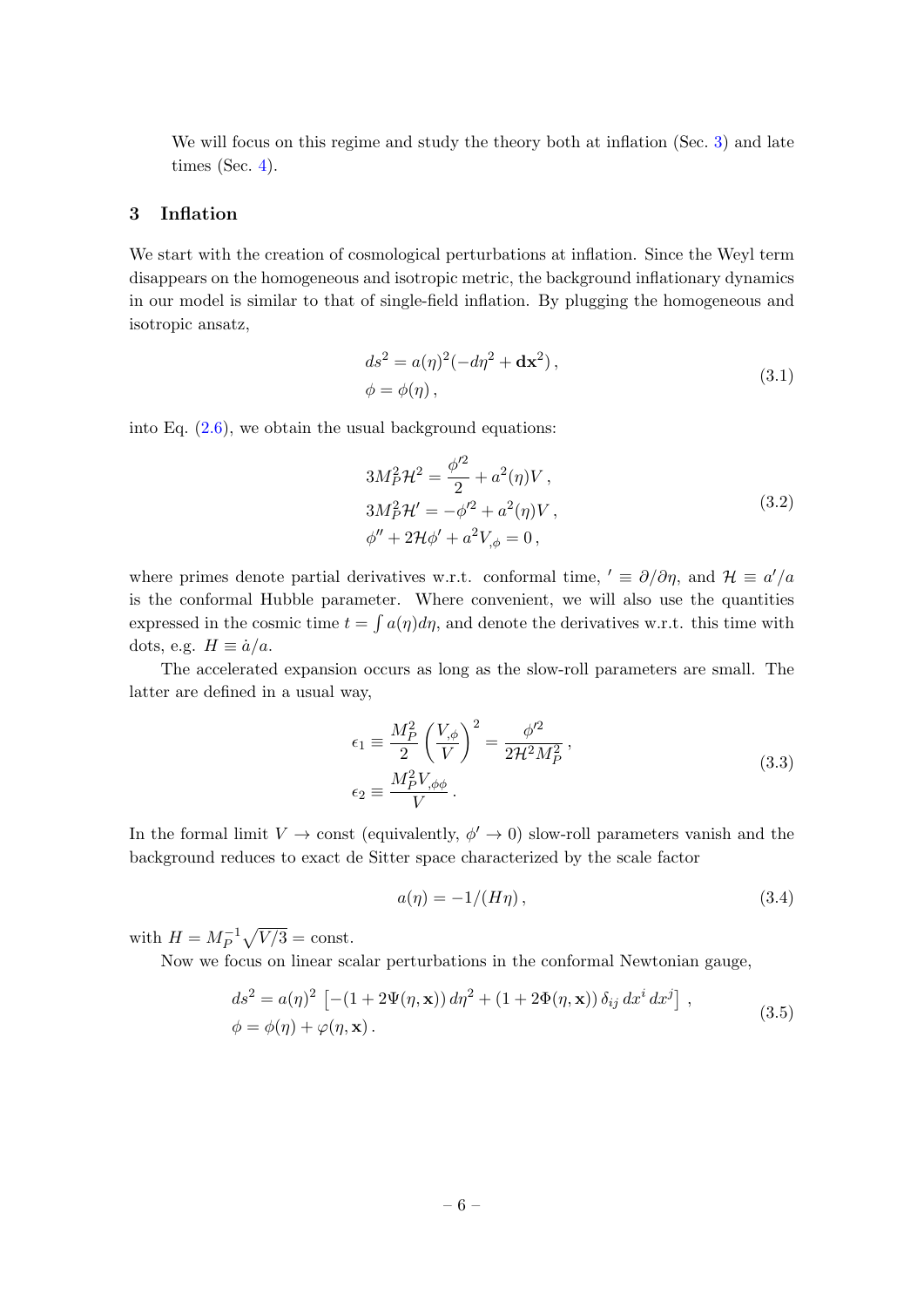Expanding the action  $(2.4)$  to quadratic order one finds, <sup>[6](#page-7-1)</sup>

<span id="page-7-3"></span>
$$
S_{\text{Weyl}}^{(2)} = -\frac{M_P^2}{3m^2} \int d^4x \left[ \Delta (\Psi - \Phi) \right]^2, \tag{3.6a}
$$

<span id="page-7-4"></span>
$$
S_{GR}^{(2)} = \frac{M_P^2}{2} \int d^4x \, a^2 \left[ -6\Phi'^2 + 12\mathcal{H} \, \Psi \, \Phi' - 4\Phi \Delta \Psi - 2\Phi \Delta \Phi - 2(\mathcal{H}' + 2\mathcal{H}^2) \, \Psi^2 \right] \,, \tag{3.6b}
$$

$$
S_{\phi}^{(2)} = \frac{1}{2} \int d^4 x \, a^2 \, \left( \varphi'^2 + \varphi \Delta \varphi - a^2 \, V_{,\phi\phi} \, \varphi^2 + 6(\phi' \, \varphi' - V' \varphi) \, \Phi - 2(\phi' \, \varphi' + a^2 \, V_{,\phi} \, \varphi) \Psi \right) \,, \tag{3.6c}
$$

where  $\Delta \equiv \partial^i \partial_i$  stands for a spatial Lapacian.

In our analysis we adopt the following strategy. We first consider the limit of exact de Sitter space suggested by the smallness of the slow-roll parameters. In this limit the inflaton decouples from the metric, so the inflaton and the ghost behave as free fields in an external background. At the next step we allow for the finite slow roll-parameters and compute corrections due to the inflaton-metric mixing.

#### <span id="page-7-0"></span>3.1 Exact de Sitter background

We start the analysis with the limit of exact de Sitter space, in which the inflaton decouples from metric perturbations. The latter get excited too since they contain the ghost degree of freedom. We will focus on its scalar polarization, which will be referred to as just "ghost" whenever there is no possible confusion. The quadratic action for the inflaton fluctuations [\(3.6c\)](#page-7-2) then takes the usual form:

<span id="page-7-2"></span>
$$
S_{\phi}^{(2)} = \frac{1}{2} \int d\eta d^3 x \ a^2 \left[ (\varphi')^2 - (\partial_i \varphi)^2 \right]. \tag{3.7}
$$

One quantizes the inflaton as usual,

<span id="page-7-5"></span>
$$
\varphi(\mathbf{x}, \eta) = \int \frac{d^3k}{(2\pi)^3} (\varphi_{\mathbf{k}}(\eta) a_{\mathbf{k}} + \varphi_{\mathbf{k}}^*(\eta) a_{-\mathbf{k}}^+) e^{i\mathbf{k}\mathbf{x}},
$$
\n(3.8)

with the creation-annihilation operators satisfying

$$
[a_{\mathbf{k}}, a_{\mathbf{q}}^+] = (2\pi)^3 \delta^{(3)}(\mathbf{k} - \mathbf{q}). \tag{3.9}
$$

The mode functions  $\varphi_{\mathbf{k}}$  are positive frequency solutions of equation

$$
\varphi_{\mathbf{k}}'' + 2\mathcal{H}\varphi_{\mathbf{k}}' + k^2 \varphi_{\mathbf{k}} = 0.
$$
\n(3.10)

They have the standard form:

<span id="page-7-6"></span>
$$
\varphi_{\mathbf{k}}^{(dS)} \equiv \frac{H}{\sqrt{2k}} |\eta| \left( 1 - \frac{i}{k\eta} \right) e^{-ik\eta} . \tag{3.11}
$$

<span id="page-7-1"></span><sup>&</sup>lt;sup>6</sup>Here we omit the terms that vanish due to the background equations  $(3.2)$ .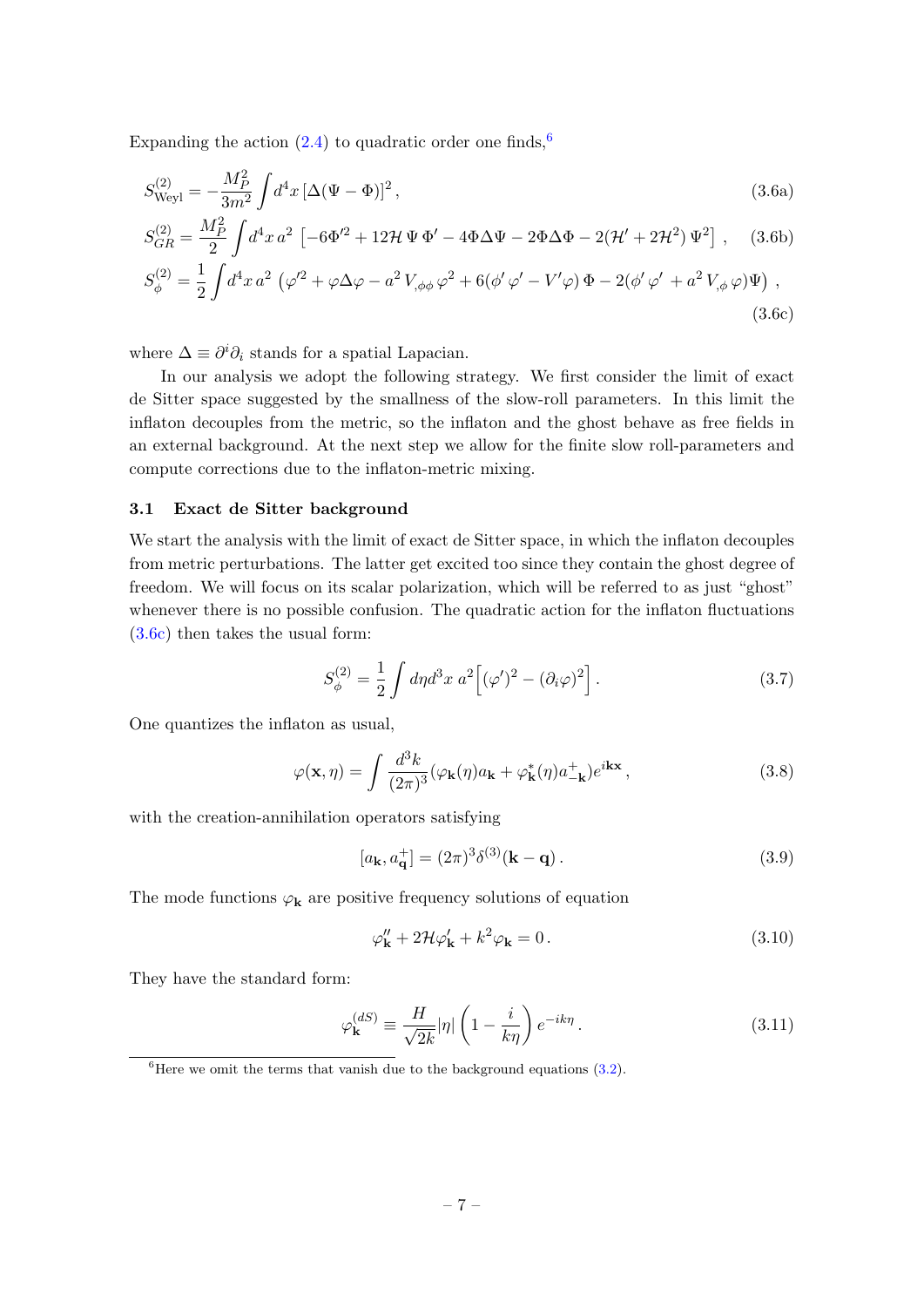#### Ghost perturbations

Now let us focus on the metric components. The field  $\Psi$  entering Eqs. [\(3.6a\)](#page-7-3) and [\(3.6b\)](#page-7-4) is non-dynamical since it has only one derivative acting on it. Varying the actions [\(3.6a\)](#page-7-3) and [\(3.6b\)](#page-7-4) with respect to  $\Psi$ , and performing the Fourier decomposition  $\Phi$ ,  $\Psi \propto e^{i\mathbf{k}\mathbf{x}}$ , one finds the following constraint equation:

<span id="page-8-0"></span>
$$
-\frac{2}{3m^2a^2}k^4(\Psi - \Phi) + 6\mathcal{H}\Phi' + 2k^2\Phi - 2(2\mathcal{H}^2 + \mathcal{H}')\Psi = 0.
$$
 (3.12)

One observes the appearance of a new time-dependent scale  $k_{gh}(\eta) \equiv k^2/(a(\eta) m)$  which also depends on Fourier harmonics. We call this scale ghost horizon in what follows. In order to understand the role of this scale, consider the dynamics of a Fourier mode with conformal momentum  $k$  (see Fig. [1\)](#page-9-0). The evolution of this mode starts deep inside the Hubble horizon, when the ghost scale is parametrically enhanced compared to  $k$ . In other words, the mode  $k$  is outside the ghost horizon. In this regime the leftmost term in Eq. [\(3.12\)](#page-8-0) dominates. Since this terms originates from the Weyl tensor squared in the action, one may say that the dynamics is governed by the Weyl term. At the Hubble crossing,  $\mathcal{H} = k$ , the mode k is still well outside the ghost horizon. As the Universe expands, the ghost scale decreases and eventually gets smaller than the Hubble rate; after that the dynamics of metric perturbations is dominated by terms that originate from the Einstein-Hilbert action.<sup>[7](#page-8-1)</sup> The ghost horizon gets equal to the Hubble rate after  $\sim 15$ e-foldings since the mode has left the Hubble horizon,

$$
\ln \frac{a_{\rm gh}, \mathcal{H}}{a_*} = \ln \sqrt{\frac{H}{m}} \simeq 17 \times \ln \left( \left[ \frac{H}{10^{13} \text{ GeV}} \right] \left[ \frac{10 \text{ MeV}}{m} \right] \right), \tag{3.13}
$$

where  $a_{gh,H}$  is the scale factor at which the Hubble rate starts to dominate over the ghost scale, and  $a_*$  is the scale factor at the Hubble crossing.

Eventually, the ghost scale gets smaller than the momentum  $k$  and the corresponding mode enters the ghost horizon. This happens after  $\sim$  30 e-foldings after the Hubble crossing,

$$
\ln \frac{a_{\text{gh},k}}{a_*} = \ln \frac{H}{m} \simeq 34 \times \ln \left( \left[ \frac{H}{10^{13} \text{ GeV}} \right] \left[ \frac{10 \text{ MeV}}{m} \right] \right), \tag{3.14}
$$

where  $a_{gh,k}$  is the scale factor at the ghost horizon crossing. Let us discuss the different dynamical regimes separately.

Weyl term domination,  $k_{gh} \gg H, k$ . The solution of Eq. [\(3.12\)](#page-8-0) at leading order in  $\mathcal{H}/k_{gh}, k/k_{gh}$  is given by

<span id="page-8-3"></span>
$$
\Psi = \Phi \,,\tag{3.15}
$$

which, upon substituting back into Eqs.  $(3.6a)$  and  $(3.6b)$ , and canonical normalization  $\hat{\Phi} \equiv M_P \sqrt{6} \Phi$ , yields the following quadratic action for the  $\Phi$  field,

<span id="page-8-2"></span>
$$
S_{\hat{\Phi}}^{(2)}\Big|_{k,\mathcal{H}\ll k_{gh}} = \frac{1}{2} \int d^4x \ a^2 \left[ -\hat{\Phi}'^2 + (\partial_i \hat{\Phi})^2 - \frac{4}{3} (2\mathcal{H}^2 + \mathcal{H}') \hat{\Phi}^2 \right]. \tag{3.16}
$$

<span id="page-8-1"></span><sup>&</sup>lt;sup>7</sup> Recall that we are working in the Einstein frame, in which the theory with  $R^2$  in the action is equivalent to Einstein gravity plus a minimally coupled scalar field.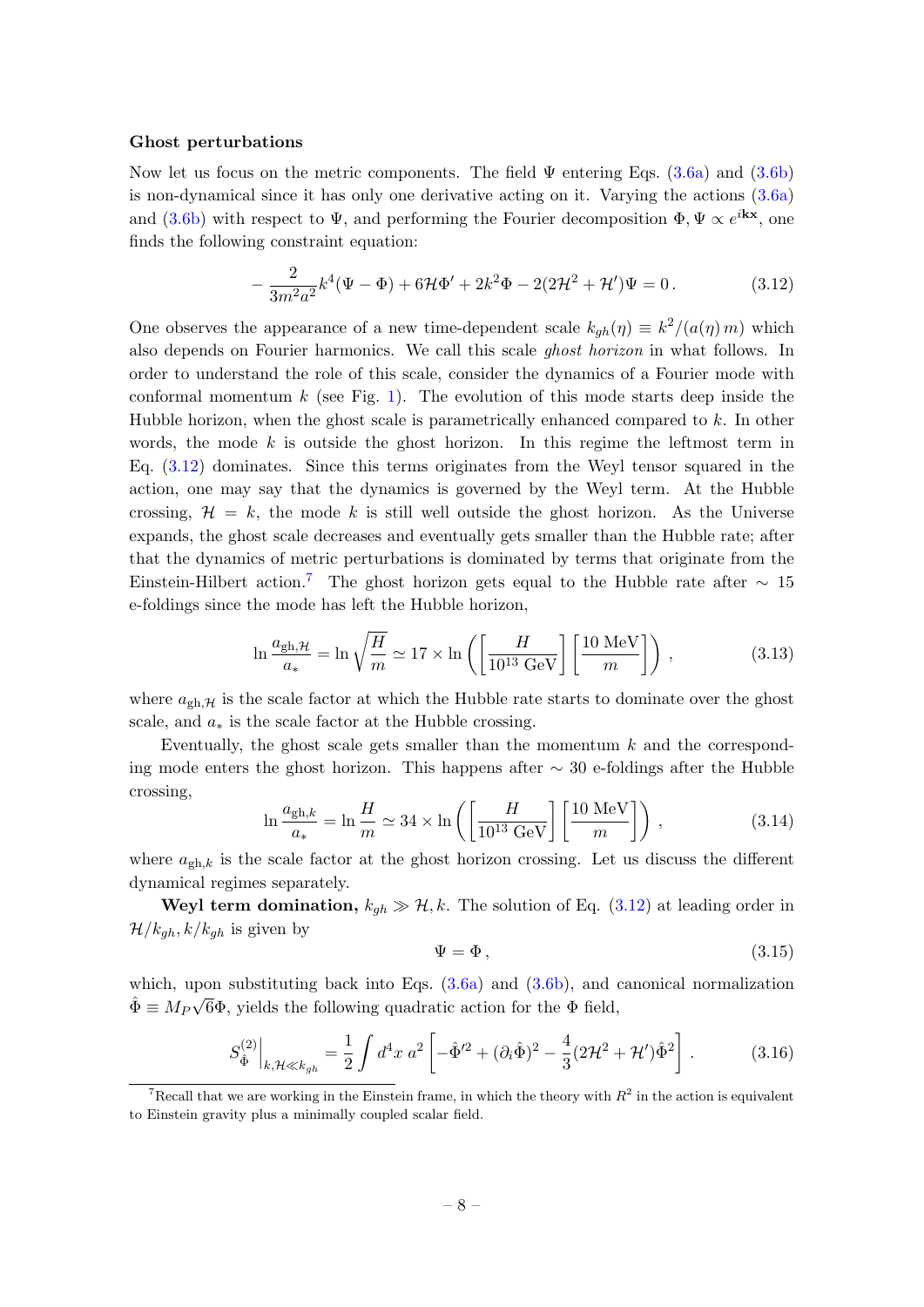

<span id="page-9-0"></span>Figure 1. The time dependence of dynamical scales defining the evolution of ghost perturbations: a conformal momentum k (horizontal solid black line), the conformal Hubble parameter  $\mathcal H$  (solid blue line), and the ghost scale  $k_{gh} = k^2/(ma(\eta))$  (solid orange line). For other notations see the main text.

We observe that the scalar part of the massive spin-2 ghost acquires a tachyonic mass on the de Sitter background. In order to quantize the ghost we introduce usual Fourier harmonics analogous to  $(3.8)$ ,

<span id="page-9-4"></span>
$$
\hat{\Phi}(\mathbf{x}, \eta) = \int \frac{d^3k}{(2\pi)^3} (\hat{\Phi}_{\mathbf{k}}(\eta)b_{\mathbf{k}} + \hat{\Phi}_{\mathbf{k}}^*(\eta)b_{-\mathbf{k}}^{\dagger})e^{i\mathbf{k}\mathbf{x}} \tag{3.17}
$$

with the creation-annihilation operators satisfying<sup>[8](#page-9-1)</sup>

<span id="page-9-6"></span>
$$
[b_{\mathbf{k}}, b_{\mathbf{q}}^+] = -(2\pi)^3 \delta^{(3)}(\mathbf{k} - \mathbf{q}). \tag{3.18}
$$

Notice that these operators commute with those introduced in Eq. [\(3.8\)](#page-7-5),

<span id="page-9-5"></span>
$$
[ak+, bq] = [ak, bq+] = 0.
$$
 (3.19)

The mode functions  $\hat{\Phi}_{\mathbf{k}}$  satisfy the equation of motion derived from Eq. [\(3.16\)](#page-8-2),

<span id="page-9-2"></span>
$$
\hat{\Phi}_{\mathbf{k}}'' + 2\mathcal{H}\hat{\Phi}_{\mathbf{k}}' + k^2 \hat{\Phi}_{\mathbf{k}} - 4\mathcal{H}^2 \hat{\Phi}_{\mathbf{k}} = 0, \qquad (3.20)
$$

where we made use  $\mathcal{H}' = \mathcal{H}^2$  for de Sitter space. The positive-frequency solution of Eq. [\(3.20\)](#page-9-2) satisfying the Bunch-Davies initial condistions is,

<span id="page-9-3"></span>
$$
\hat{\Phi}_{\mathbf{k}} = \frac{H}{\sqrt{2k}} |\eta| \left( 1 - \frac{3i}{k\eta} - \frac{3}{(k\eta)^2} \right) e^{-ik\eta} . \tag{3.21}
$$

<span id="page-9-1"></span><sup>8</sup> We assume that  $b_k$  is the annihilation operator for the Bunch-Davies vacuum, i.e.  $b_k|0\rangle = 0$ .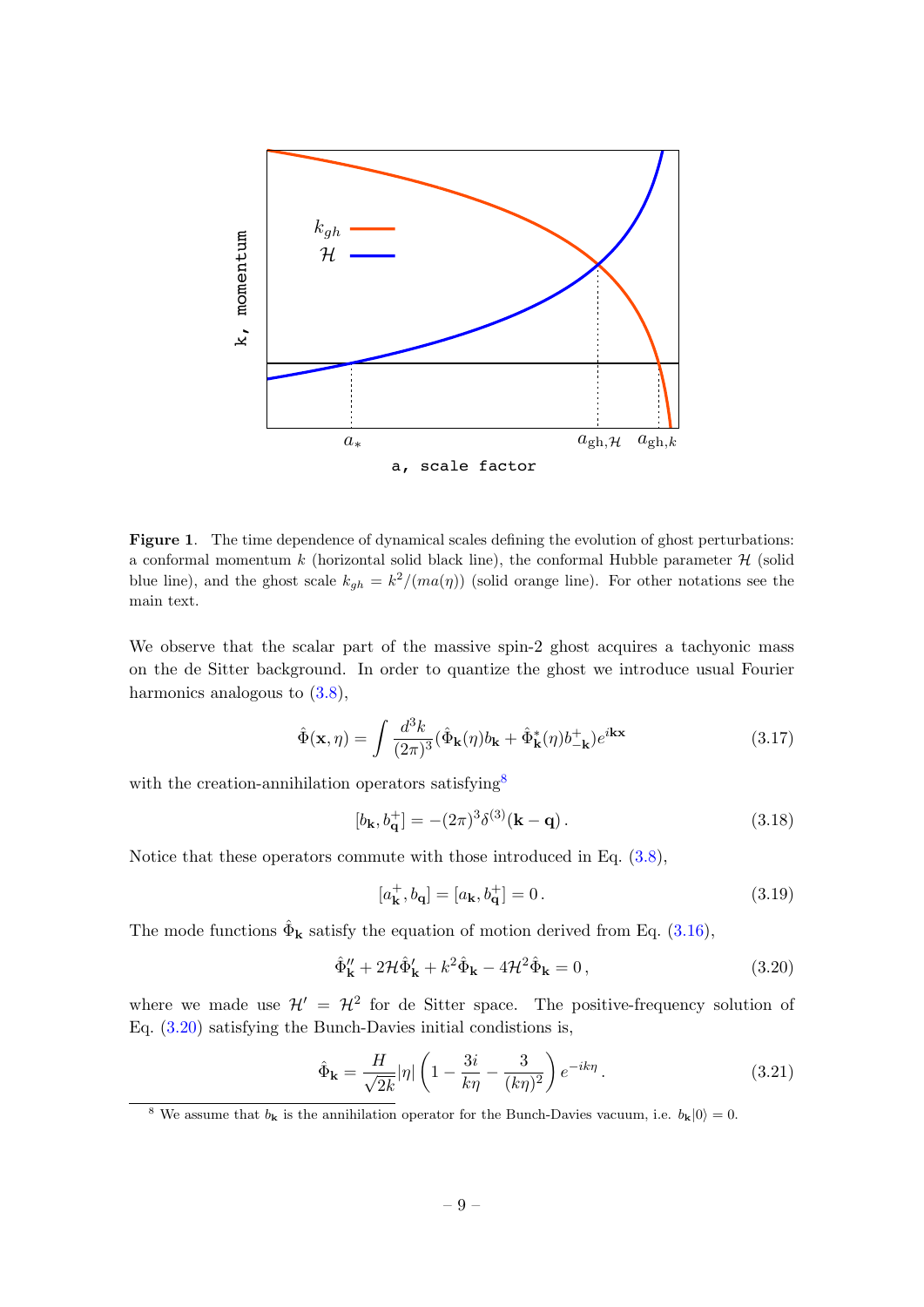One observes that the tachyonic mass of the ghost leads to a superhorizon instability developing as the scale factor. This instability signalizes the breakdown of perturbation theory in the Newtonian gauge. Moreover, the superhorizon growth of ghost perturbations should backfire on the inflaton fluctuations due to the mixing. Nevertheless, let us proceed and see where computations lead to.

**Einstein term domination,**  $\mathcal{H} \gg k_{gh}$ . In this case the Weyl term becomes negligible and the solution of Eq. [\(3.12\)](#page-8-0) at next-to-leading order in  $k_{ah}/\mathcal{H}$  is given by

<span id="page-10-2"></span>
$$
\Psi = \frac{\Phi'}{\mathcal{H}} + \frac{k^2 \Phi}{3\mathcal{H}^2} - \frac{k_{gh}^2(\eta)}{9\mathcal{H}^2} \left(\frac{\Phi'}{\mathcal{H}} + \frac{k^2 \Phi}{3\mathcal{H}^2} - \Phi\right).
$$
 (3.22)

Switching to real space and plugging the above solution back in the actions [\(3.6a\)](#page-7-3), [\(3.6b\)](#page-7-4) yields

$$
S_{\Phi}^{(2)}\Big|_{\mathcal{H}\gg k_{gh}} = -\int d^3x d\eta \frac{M_P^2 \Delta^2}{3m^2} \left[\frac{\Phi'}{\mathcal{H}} - \frac{\Delta\Phi}{3\mathcal{H}^2} - \Phi\right]^2. \tag{3.23}
$$

The above action implies the following equation of motion in the superhorizon limit, where one can neglect spatial laplacians,

$$
\Phi'' + \frac{2}{\eta}\Phi' = 0.
$$
\n(3.24)

This equation has a growing solution,

<span id="page-10-1"></span>
$$
\Phi \propto \eta^{-1} \sim a(\eta) \,,\tag{3.25}
$$

which accords with the leading superhorizon behavior of the mode function  $(3.21)$ . Thus, mode functions of  $\Phi$  do not change as the Hubble rate starts to dominate over the ghost scale. Substituting the solution [\(3.25\)](#page-10-1) into Eq. [\(3.22\)](#page-10-2) yields, at the leading order in  $k^2/\mathcal{H}^2$ ,

<span id="page-10-3"></span>
$$
\Phi = \Psi. \tag{3.26}
$$

Remarkably, the solutions [\(3.21\)](#page-9-3) and [\(3.15\)](#page-8-3) do not change when the Weyl terms becomes subdominant. In other words, the ghost perturbations do not "feel" that the Einstein term started to dominate. This is not accidental, the condition  $(3.15)$   $((3.26))$  $((3.26))$  $((3.26))$  reflects the fact that scalar perturbations on exact de Sitter space are conformally flat, in which case the Weyl tensor squared [\(3.6a\)](#page-7-3) vanishes. The existence of this mode was obtained for the first time in Ref. [\[44\]](#page-26-14). This mode also appears in some ghost-free non-local generalizations of quadratic gravity, e.g. [\[45\]](#page-26-15).

To sum up, we have shown that the constraint [\(3.15\)](#page-8-3) and the solution for ghost mode functions [\(3.21\)](#page-9-3) are valid all the time during inflation, even though the terms that dominate in the action change.

## <span id="page-10-0"></span>3.2 Beyond the limit of exact de Sitter space

<span id="page-10-4"></span>In this subsection we account for corrections due to the inflaton-ghost mixing. Within our scheme, the metric perturbations obtained in the previous subsection act as sources in the inhomogeneous equation of motion for the inflaton derived from the action [\(3.6c\)](#page-7-2),

$$
\varphi_{\mathbf{k}}'' + 2\mathcal{H}\varphi_{\mathbf{k}}' + k^2 \varphi_{\mathbf{k}} = -2\phi' \Phi_{\mathbf{k}}' - 2a^2 V_{,\phi} \Phi_{\mathbf{k}}.
$$
\n(3.27)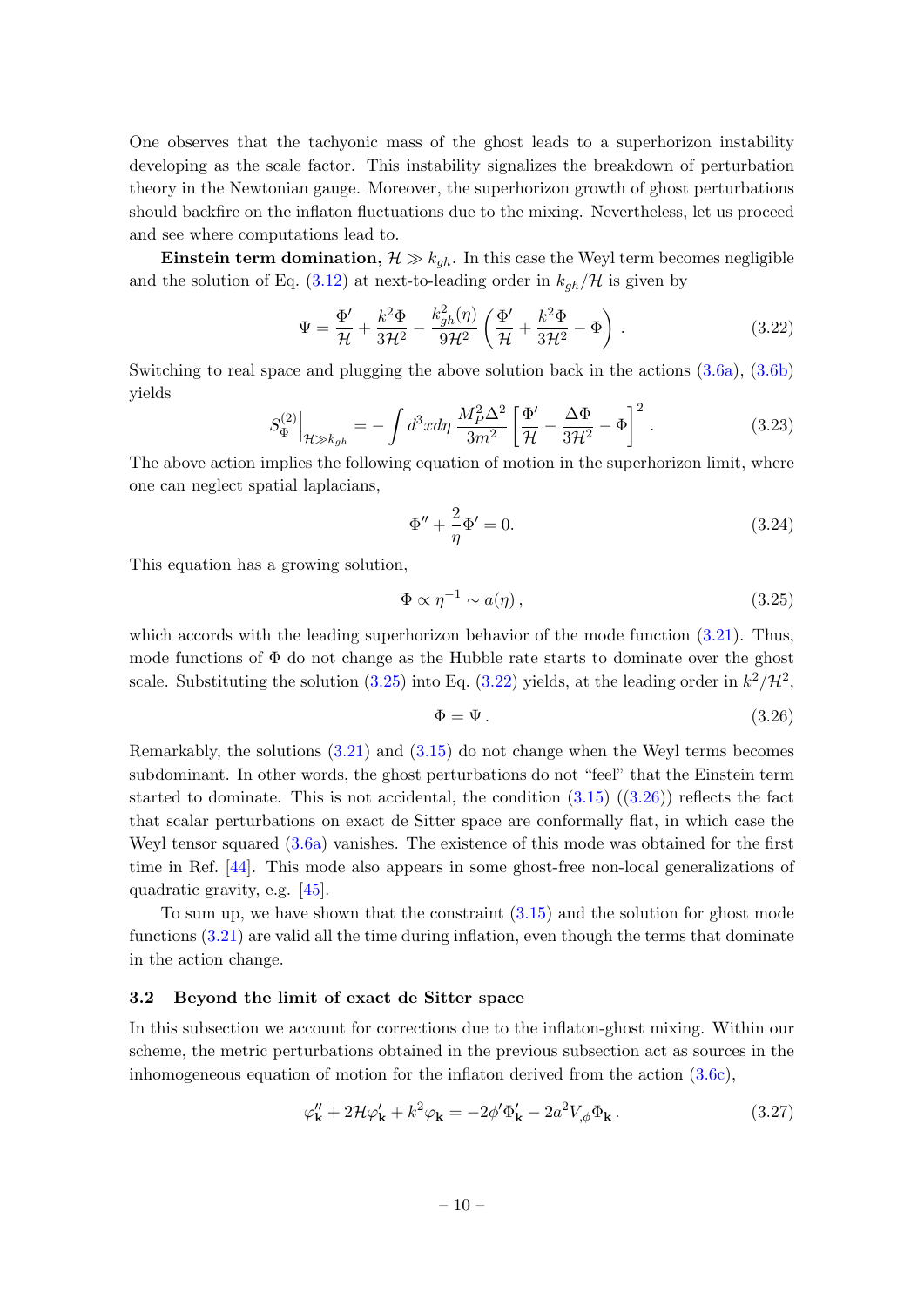The field  $\Phi$  is given by Eq. [\(3.21\)](#page-9-3). Its has the following leading superhorizon asymptotic:

<span id="page-11-0"></span>
$$
\Phi_{\mathbf{k}}\Big|_{\eta \to -0} = -\frac{3H^2}{2\sqrt{3 \cdot k} k^2 M_P} a(\eta) e^{-ik\eta} \equiv C_{\mathbf{k}} a(\eta) ,\qquad (3.28)
$$

where for convenience we switched back to a dimensionless variable and factorized the time dependence. Eq.  $(3.27)$  with the source  $(3.28)$  has the following solution:

<span id="page-11-1"></span>
$$
\varphi_{\mathbf{k}} = \varphi_{\mathbf{k}}^{(dS)} + \frac{2(\phi'' + \mathcal{H}\phi')}{3\mathcal{H}^2 + \mathcal{H}'} C_{\mathbf{k}} a(\eta). \tag{3.29}
$$

Using the conditions  $\ddot{\phi} \approx 0$ ,  $\mathcal{H}^2 \approx \mathcal{H}'$  valid in the slow-roll approximation, Eq. [\(3.29\)](#page-11-1) reads

<span id="page-11-2"></span>
$$
\varphi_{\mathbf{k}} = \varphi_{\mathbf{k}}^{(dS)} + \frac{\phi'}{\mathcal{H}} C_{\mathbf{k}} a(\eta). \tag{3.30}
$$

One concludes that both the inflaton and ghost perturbations in the Newtonian gauge grow outside the horizon. This growth may be interpreted as a gauge artifact because all perturbations remain bounded in the uniform inflaton gauge.

#### Uniform inflaton gauge

There are three scalar modes of the metric in the uniform inflaton (comoving slicing) gauge,

<span id="page-11-4"></span>
$$
g_{00} = a^2(1+2A), \ g_{0i} = a^2\partial_i B, \ g_{ij} = a^2\delta_{ij}(1+2\mathcal{R}). \tag{3.31}
$$

The gauge invariant quantity  $R$  defined as a perturbation of the number of e-foldings on the surfaces of the uniform inflaton field can be retrieved from the modes of the Newtonian gauge via

$$
\mathcal{R} = \Phi - \frac{\mathcal{H}}{\phi'}\varphi, \qquad (3.32)
$$

see [A](#page-18-0)pp. A for more detail. One can define mode functions of  $\mathcal R$  similarly to Eq. [\(3.8\)](#page-7-5) and compute them using the mode functions for  $\varphi$  and  $\Phi$  (Eqs. [\(3.20\)](#page-9-2) and [\(3.30\)](#page-11-2)), which yields

<span id="page-11-3"></span>
$$
\mathcal{R}_{\mathbf{k}} = \Phi_{\mathbf{k}} - \frac{\mathcal{H}}{\phi'} \varphi_{\mathbf{k}} = -\frac{\mathcal{H}}{\phi'} \varphi_{\mathbf{k}}^{(dS)} = -\frac{H}{\dot{\phi}} \varphi_{\mathbf{k}}^{(dS)},\tag{3.33}
$$

where  $\varphi_{\mathbf{k}}^{(dS)}$  $\mathbf{k}^{(as)}$  is given by Eq. [\(3.11\)](#page-7-6). One observes that the growing contributions cancel each other in Eq. [\(3.33\)](#page-11-3), so the curvature perturbation coincides with that of the single-field case. Thus, it remains constant outside the horizon analogous to the case of usual gravity [\[46,](#page-26-16) [47\]](#page-26-17). In App. [B](#page-19-0) we additionally verify that  $\mathcal R$  is constant outside the horizon by a direct calculation in the uniform inflaton gauge. Note that the constancy of  $\mathcal R$  in quadratic gravity was proven for the first time in Ref. [\[48\]](#page-26-18) (see also Ref. [\[26\]](#page-25-23)).

<span id="page-11-5"></span>Another non-trivial scalar perturbation in the uniform inflaton gauge is the longitudinal part B of the shift vector  $g_{0i}$ , see Eq. [\(3.31\)](#page-11-4). The corresponding mode functions can be retrieved from the inflaton perturbation in the Newtonian gauge via

$$
B_{\mathbf{k}} = \frac{\varphi_{\mathbf{k}}}{\phi'} = \mathcal{R}_{\mathbf{k}} \eta + \frac{C_{\mathbf{k}}}{H},
$$
\n(3.34)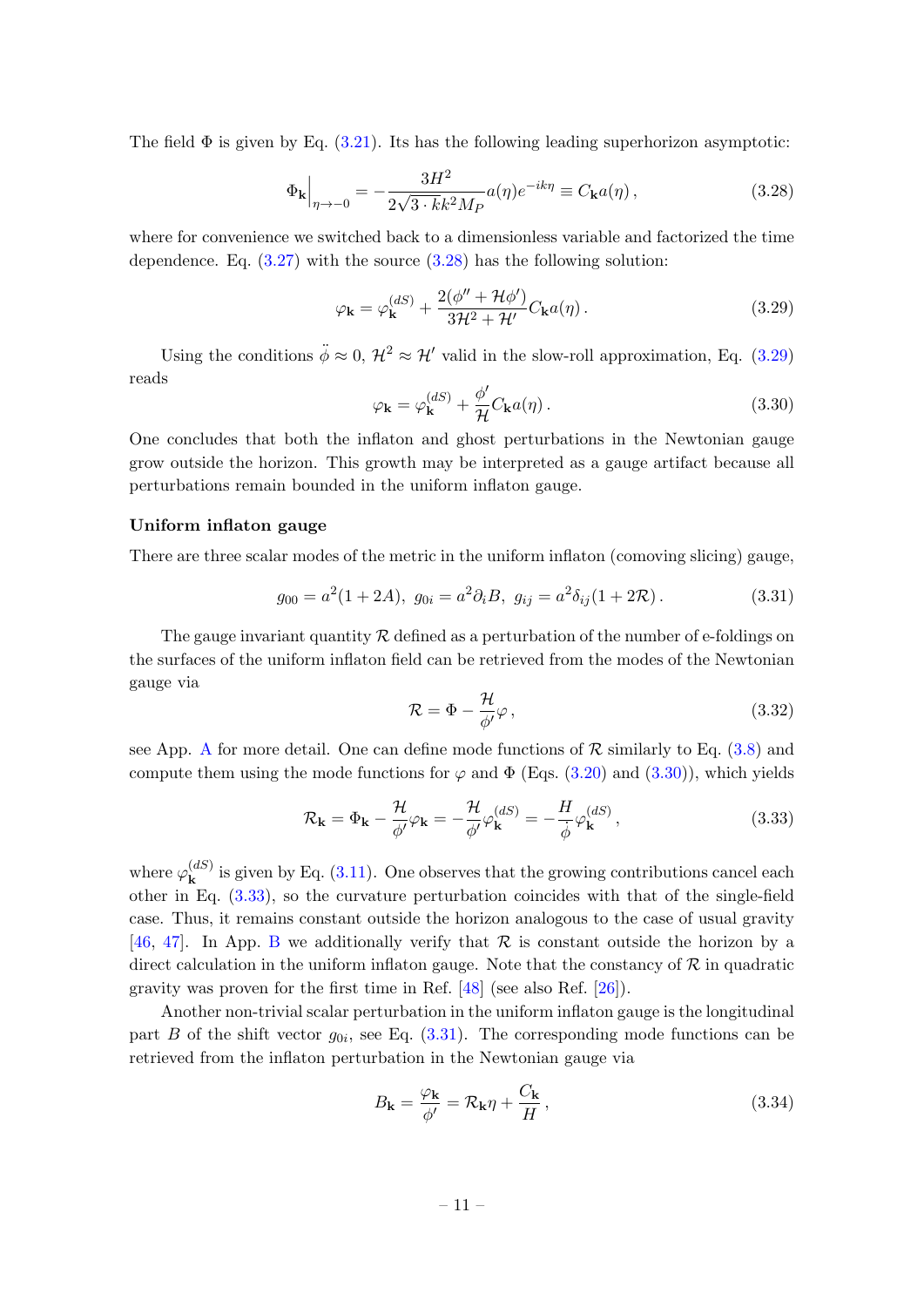where in the last equality we have used Eqs.  $(3.30)$  and  $(3.33)$ . The first contribution in the r.h.s. of Eq.  $(3.34)(\text{adiabatic mode})$  vanishes at  $\eta \to 0$ . The second contribution is induced by the ghost perturbations and is constant in the limit  $\eta \to 0$ ,

$$
B_{0,\mathbf{k}} \equiv \frac{C_{\mathbf{k}}}{H} = -\frac{\sqrt{3}}{2k^{5/2}} \frac{H}{M_P}.
$$
 (3.35)

The gauge invariant generalisation of  $B$  is constructed in App. [A.](#page-18-0)

Finally, the lapse function A vanishes at superhorizon scales,

$$
A = \Psi - \mathcal{H}B - B' = \mathcal{R} - B' = 0,
$$
\n(3.36)

where we used Eqs. [\(3.15\)](#page-8-3), [\(3.33\)](#page-11-3), and [\(3.34\)](#page-11-5).

We have seen that inflationary perturbations are plagued by superhorizon growth in the conformal Newtonian gauge. This growth, however, should be treated as unphysical since all perturbations are bounded and conserved outside the horizon in the comoving slicing gauge. This suggests two ways to perform calculations:

1) remain in the Newtonian gauge and ignore the fact that growing superhorizon modes break perturbation theory. These modes should eventually cancel in gauge-invariant quantities.

2) work in the comoving slicing gauge from the beginning.

In this section we followed the first way. In App. [B](#page-19-0) we perform the analysis directly in the comoving slicing and show that the two approaches yield the same results.

#### <span id="page-12-0"></span>3.3 Observational predictions

The power spectrum of curvature perturbations is given by a standard expression,

$$
\mathcal{P}_{\mathcal{R}}(k) = \frac{k^3}{2\pi^2} \lim_{\eta \to -0} |\mathcal{R}_{\mathbf{k}}(\eta)|^2 = \frac{H^4}{4\pi^2 \dot{\phi}^2} \bigg|_{aH=k},
$$
\n(3.37)

where we used Eqs.  $(3.33)$  and  $(3.11)$ , and explicitly emphasized that the spectrum above should be evaluated at the horizon crossing.

As for the conserved scalar perturbation  $B$ , its power spectrum is given by,

<span id="page-12-1"></span>
$$
\langle |B(\eta, \mathbf{x})|^2 \rangle \underset{\eta \to -0}{\longrightarrow} \langle |B_0(\mathbf{x})|^2 \rangle = \int \frac{dk}{k} \frac{\mathcal{P}_B(k)}{k^2},\tag{3.38}
$$

where  $\mathcal{P}_B(k)$  is the power spectrum of the shift vector (gradient of B), which closely resembles the power spectrum of tensor modes in single-field inflation,

$$
\mathcal{P}_B(k) = \frac{k^5}{2\pi^2} |B_{0,\mathbf{k}}|^2 = \frac{3H^2}{8\pi^2 M_P^2} \Big|_{aH=k}.
$$
\n(3.39)

Notice that the amplitude [\(3.38\)](#page-12-1) is quadratically divergent for long-wavelength perturbations. This is not so worrisome because there exists a natural infrared cutoff set by the Hubble scale. Modes larger than the Hubble horizon cannot be observed locally and can be removed by a suitable gauge transformation, thus they do not contribute to the local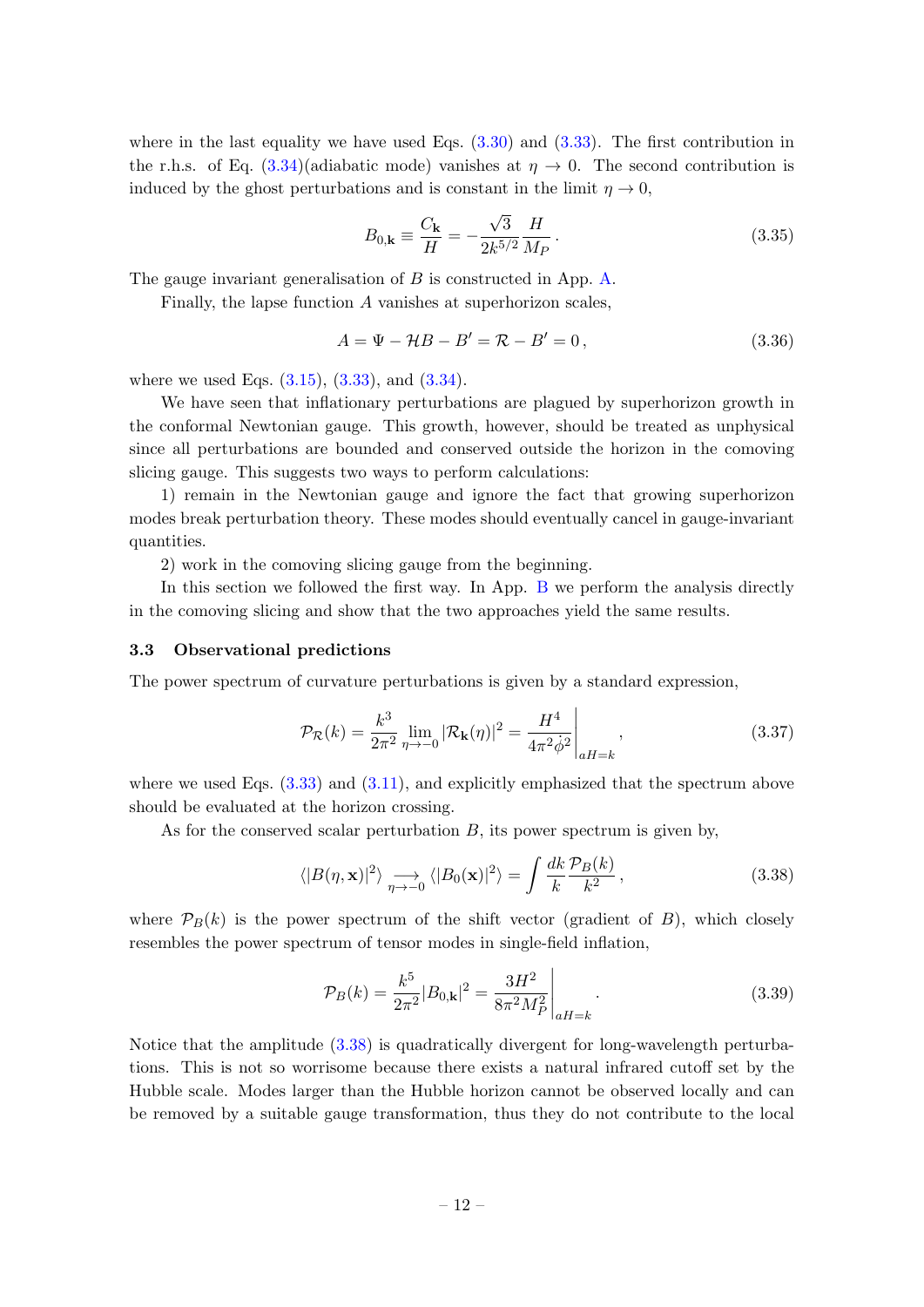energy density. Situation here is similar to the case of primordial gravitational waves, even though their amplitude is only logarithmically divergent for a spectrum close to scaleinvariant [\[49–](#page-26-19)[51\]](#page-26-20).

In order to study the correlation between the fields  $B$  and  $\mathcal R$  we express them through the inflaton  $\varphi$  and the Newtonian potential  $\Phi$  as in Eqs. [\(3.33\)](#page-11-3) and [\(3.34\)](#page-11-5). Making use of the decompositions  $(3.17)$  and  $(3.8)$ , and Eq.  $(3.19)$ , we obtain that the correlation between two fields vanishes at superhorizon scales,

$$
\langle B(\eta, \mathbf{x}) \mathcal{R}(\eta, \mathbf{x}) \rangle = -\frac{\mathcal{H}}{\phi'^2} \langle |\varphi(\eta, \mathbf{x})|^2 \rangle = \eta \int \frac{dk}{k} \mathcal{P}_{\mathcal{R}} \underset{\eta \to -0}{\longrightarrow} 0. \tag{3.40}
$$

The power spectrum of tensor modes has been computed in Refs. [\[27–](#page-25-24)[29\]](#page-26-0),

<span id="page-13-1"></span>
$$
\mathcal{P}_h = \frac{2}{\pi^2} \frac{H^2}{M_P^2} \frac{1}{1 + 2\frac{H^2}{m^2}} \Big|_{aH=k} \simeq \frac{1}{\pi^2} \frac{m^2}{M_P^2} \Big|_{aH=k} . \tag{3.41}
$$

Note that this result is very similar (up to a numerical factor) to the expression for the spectrum of gravitational waves in Starobinsky inflation [\[52\]](#page-26-21), which is recovered by changing  $m \to \mu$  (the scalaron mass). Values of the ghost mass lying in the range [\(2.10\)](#page-5-2) imply an extremely small scalar-to-tensor ratio with no hope for detection,

$$
r = \frac{\mathcal{P}_h}{\mathcal{P}_R} = 7 \times 10^{-34} \left[ \frac{m}{10 \text{ MeV}} \right]^2 \left[ \frac{10^{-10}}{\mathcal{P}_R} \right]. \tag{3.42}
$$

The limit  $m \to 0$  corresponds to pure conformal gravity where de Sitter space is equivalent to flat space, in which the amplification of tensor modes does not take place [\[44\]](#page-26-14). The spectrum of vector modes was found to be equal to [\(3.41\)](#page-13-1) [\[28\]](#page-25-25) and hence is also vanishing.

To sum up, the model predicts the same scalar curvature perturbations as usual inflation, the existence of scalar ghost perturbations and vanishing tensor and vector modes. A non-trivial step in analyzing the scalar sector is the choice of the gauge. We have shown that the conformal Newtonian gauge is unstable because of the tachyonic mass of the ghost. The fluctuations behave well in the comoving slicing, although the lagrangian for perturbations is (approximately) diagonal and can be conventionally quantized only in the Newtonian gauge (see App. [B](#page-19-0) for more details).

#### <span id="page-13-0"></span>4 After inflation: the cosmological ghost problem

Reheating after inflation takes place during the oscillations of the inflaton field, which cause the production of light particles and can be seen as the inflaton decay. In our setup the ghost is too light to decay and thus reheating in our model is completely identical that of single-field inflation. From now on we denote the Hubble rate by H and use  $H_{inf}$  for the Hubble parameter during inflation.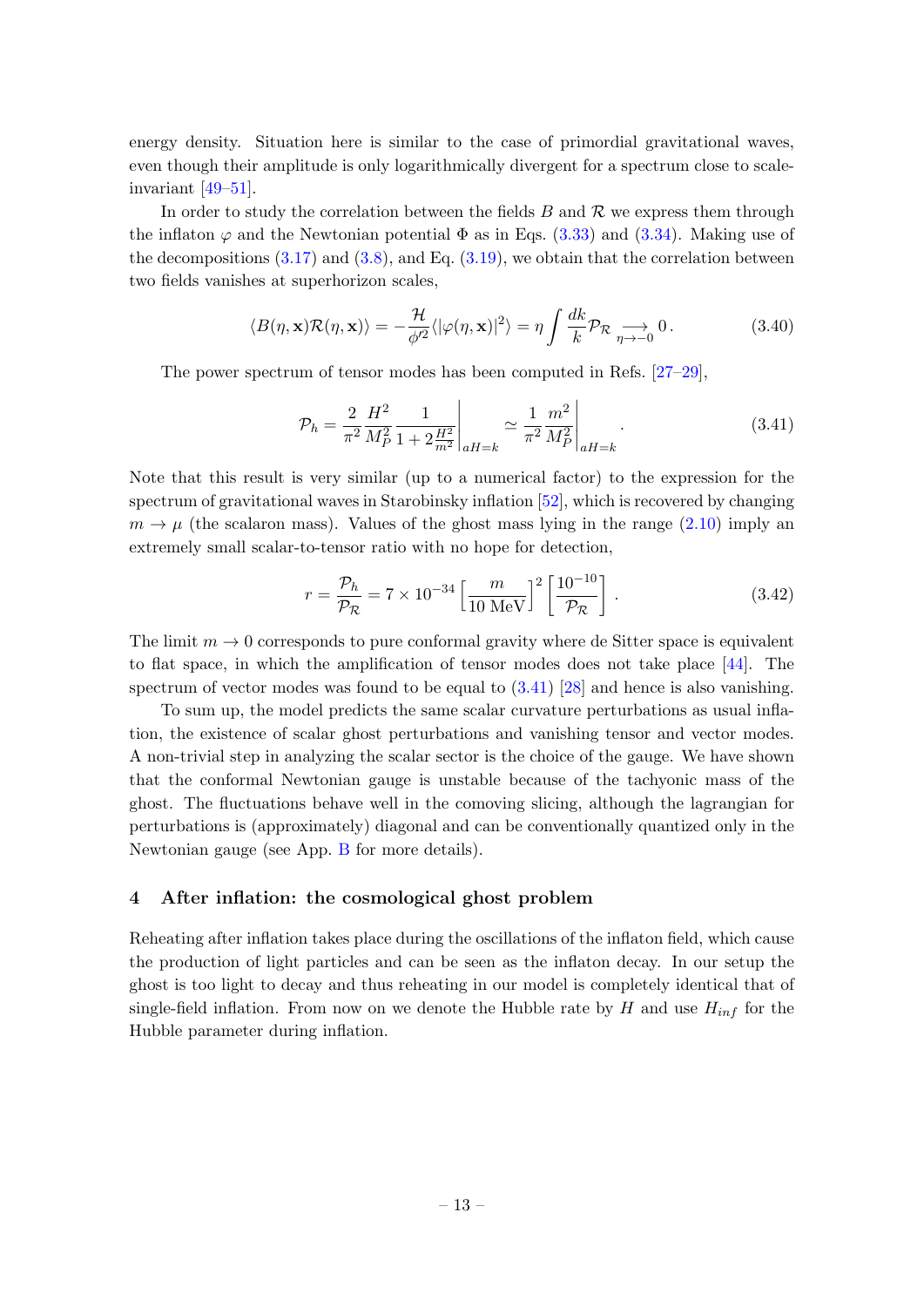As the Universe expands, the Hubble parameter decreases and eventually gets equal to the ghost mass. The corresponding temperature can be readily estimated,

$$
H = 1.66\sqrt{g_*} \frac{T_m^2}{M_P} = m, \Rightarrow
$$
  
\n
$$
T_m = \sqrt{\frac{mM_P}{1.66\sqrt{g_*}}} = 3.8 \left[ \frac{m}{10^{-1} \text{ eV}} \right]^{1/2} \left[ \frac{100}{g_*} \right]^{1/4} \text{ TeV},
$$
\n(4.1)

<span id="page-14-5"></span>where  $g_*$  denotes the effective number of relativistic degrees of freedom.<sup>[9](#page-14-0)</sup>

One can show that the curvature perturbation  $\mathcal R$  remains conserved outside the horizon after inflation and sources the adiabatic mode similar to that of standard cosmology (see App. [C](#page-21-0) for more detail). As for the non-adiabatic mode of  $B$ , it remains constant at superhorizon scales as long as  $m < H$ . In the regime  $m > H$  this mode starts to oscillate. Since the ghost cannot decay, the energy of oscillations cannot be spent to produce particles and thus the energy density of the ghost eventually starts to dominate in the Universe. Let us roughly estimate when this happens. A more rigorous derivation is given in App. [C.](#page-21-0)

As we have seen in the previous section, the canonically normalized ghost field is given, up to constant, by the Newtonian gravitational potential  $\Phi$ . This field is sourced by the both fields  $B$  and  $\mathcal R$  via

$$
\Phi = \mathcal{R} + \mathcal{H}B, \qquad (4.2)
$$

see [A](#page-18-0)pp. A for more detail. Thus, the mode  $\Phi$  has two contributions: the adiabatic mode related to  $\mathcal{R}_0$ , and the non-adiabatic mode induced by the conserved ghost perturbation  $B<sub>0</sub>$ . Let us focus on this non-adiabatic contribution. At superhorizon scales, before the oscillation started, it is given by

$$
\Phi_{\rm gh} = \mathcal{H}B_0 \,. \tag{4.3}
$$

As one can see, this mode evolves already at superhorizon scales. The energy density of the ghost is equal to  $10$ 

<span id="page-14-4"></span>
$$
\rho_{gh} = m^2 \langle \hat{\Phi}_{gh}^2(t, \mathbf{x}) \rangle, \qquad (4.4)
$$

where  $\hat{\Phi}_{gh} = \sqrt{6}M_P\Phi_{gh}$  stands for the canonically normalized ghost field. Right before oscillations its value is given by

<span id="page-14-2"></span>
$$
\Phi_{gh}|_{m=H} = a(t_m)H(t_m)B_0, \t\t(4.5)
$$

where  $t_m$  denotes the transition time at which  $m = H(t_m)$ . After the Hubble scale has dropped below the ghost mass, the ghost field has the usual solution  $\Phi \simeq \text{const} \times \text{cos}(mt +$  $\alpha_0/a^{3/2}(t)$  (see, e.g. [\[51\]](#page-26-20)), where  $\alpha_0$  is some phase. Matching this solution to [\(4.5\)](#page-14-2) and using  $H(t_m) = m$  we obtain,

<span id="page-14-3"></span>
$$
\Phi_{gh} = a(t_m)mB_0 \left(\frac{a(t_m)}{a(t)}\right)^{3/2} \cos(mt + \alpha_0). \tag{4.6}
$$

<span id="page-14-0"></span><sup>&</sup>lt;sup>9</sup>Recall that for the Standard Model  $q_* = 106.75$  for  $T > 200$  GeV.

<span id="page-14-1"></span> $10$ Recall that we sacrificed unitarity for the positive energy density of the ghost.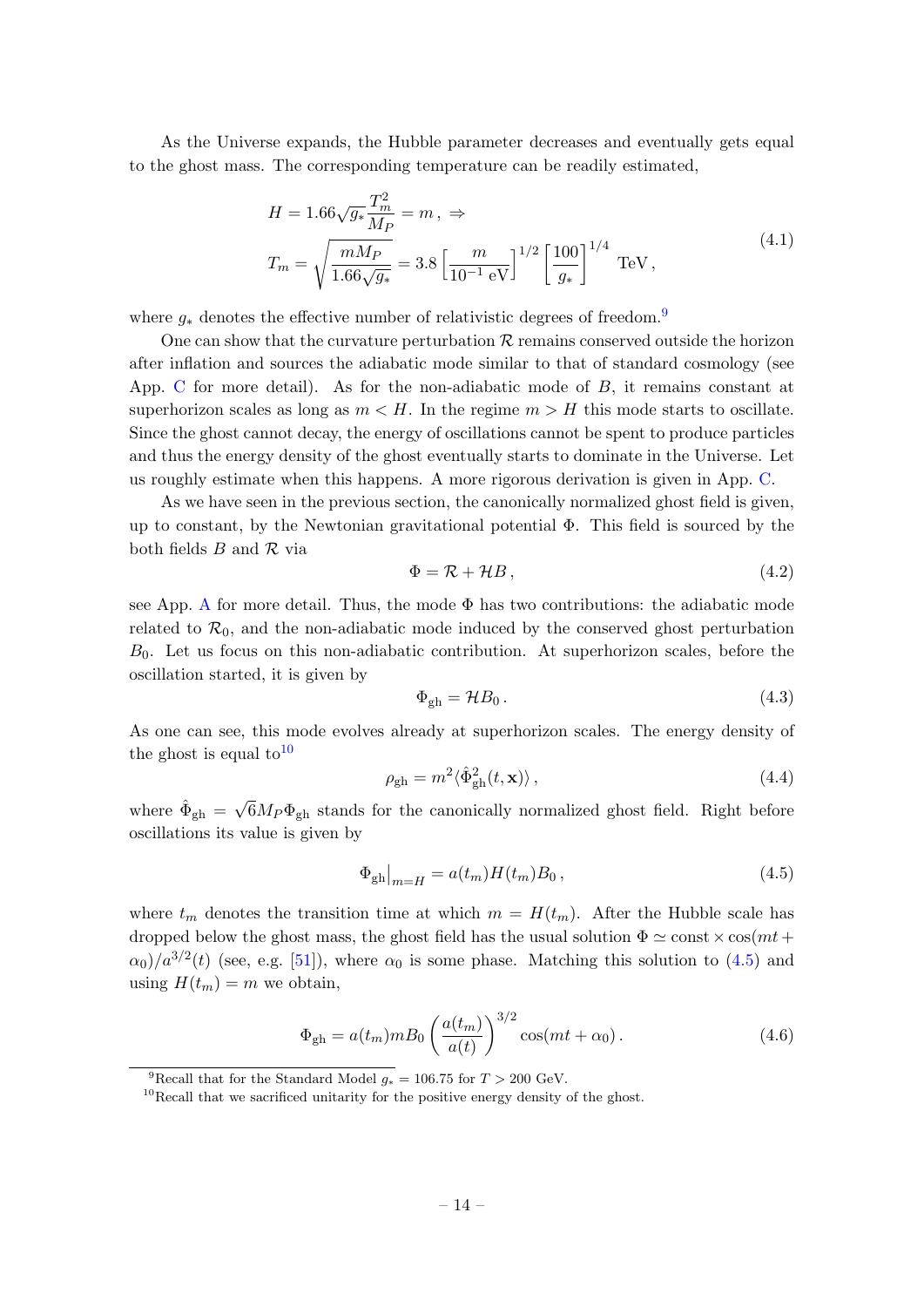<span id="page-15-2"></span>Plugging  $(4.6)$  into Eq.  $(4.4)$  yields,

$$
\rho_{gh} = 6M_P^2 m^4 a^2(t_m) \langle B_0^2 \rangle \left( \frac{a(t_m)}{a(t)} \right)^3 \cos^2(mt + \alpha_0) ,
$$
  
= 
$$
\frac{6M_P^2 m^4 a^5(t_m) \cos^2(mt + \alpha_0)}{a(t)^3} \int \frac{dk}{k} \frac{\mathcal{P}_B}{k^2} ,
$$
 (4.7)

where we used Eq. [\(3.38\)](#page-12-1) and the integral above should be performed over coformal momenta. This integral is saturated with the infrared cutoff defined by the Hubble scale,

$$
k_{min} = \mathcal{H}(\eta) = aH. \tag{4.8}
$$

Neglecting the tilt of the primordial spectrum  $\mathcal{P}_B$ , we obtain the local energy density of ghosts inside the horizon,

$$
\rho_{gh} \simeq \frac{3M_P^2 m^4 a^5(t_m)}{2a(t)^3} \frac{1}{a(t)^2 H(t)^2} \mathcal{P}_B
$$
\n
$$
= \frac{3M_P^2 m^4}{2H^2(t)} \left(\frac{T(t)}{T_m}\right)^5 \mathcal{P}_B,
$$
\n(4.9)

<span id="page-15-0"></span>where we also averaged over fast oscillations and switched from the scale factor to the temperature  $T$  in the last equality.

To find the temperature  $T_{gh}$  at which ghosts "overclose" the Universe we equate the energy density  $(4.9)$  to the energy density of the background  $3H^2M_P^2$ , and use the standard expression for the Hubble rate at radiation domination (see Eq.  $(4.1)$ ). This yields

$$
T_{\rm gh} = \left[\mathcal{P}_B/2\right]^{1/3} (M_P^* m)^{1/2} \simeq 260 \left[\frac{H_{inf}}{10^{13} \text{ GeV}}\right]^{2/3} \left[\frac{m}{10^{-1} \text{ eV}}\right]^{1/2} \left[\frac{100}{g_*}\right]^{1/4} \text{ MeV}.
$$
 (4.10)

Thus, the ghosts start to dominate in the Universe before primordial nucleosynthesis. Assuming that the ghosts are effectively stable, ghost domination can be avoided only for the masses much below  $10^{-1}$  eV, which are excluded by laboratory constraints discussed in Sec. [2.](#page-3-0) Thus, we conclude that the presence of a stable ghost is incompatible with viable late-time cosmology.[11](#page-15-1)

This result is different from the standard cosmological moduli problem. For a light free scalar field this problem is much less serious, and can be avoided for reasonable values of ghost masses and inflationary Hubble rates. Indeed, let us consider a free field s with a mass  $m_s$  much smaller than the Hubble parameter at inflation. Fluctuations of this field  $\delta s \sim H_{inf}$  are generated at inflation and are conserved outside the horizon; the corresponding power spectrum is given by

$$
\mathcal{P}_s = \frac{H_{inf}^2}{(2\pi)^2} \,. \tag{4.11}
$$

<span id="page-15-1"></span><sup>&</sup>lt;sup>11</sup> It should be pointed out that the ghost domination can be avoided in low-scale inflationary scenarios. In App. [C](#page-21-0) we show that ghosts never dominate in the Universe if the inflationary Hubble rate  $H_{inf} \lesssim 1$ MeV. This requires a very unnatural potential for the inflaton (to say nothing of possible issues with reheating), which is why we do not consider this option here.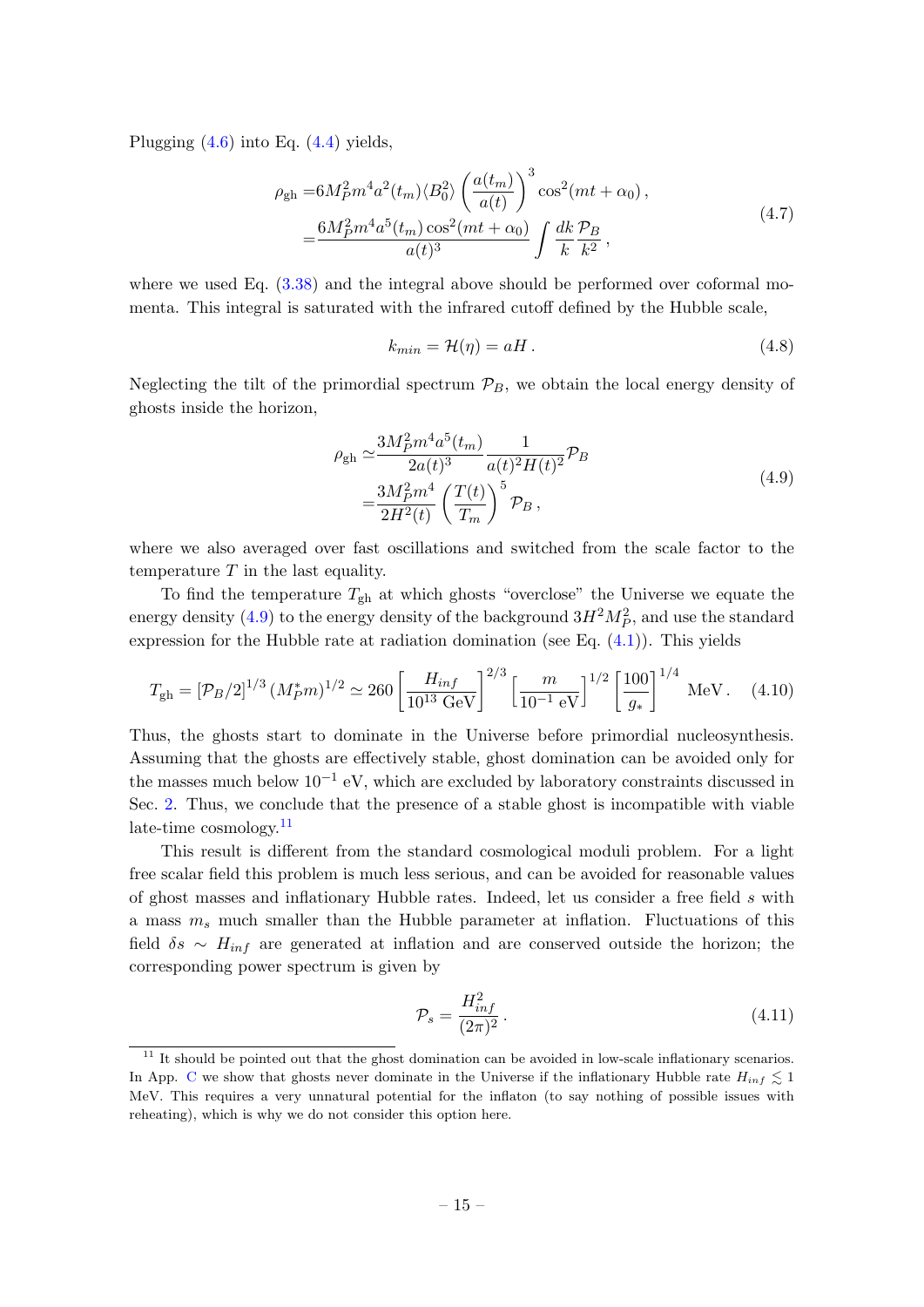In this case the same computation as above would give the following current density fraction:

<span id="page-16-0"></span>
$$
\Omega_{\rm s} = \frac{\rho_{s,0}}{3H_0^2 M_P^2} \simeq \frac{1}{3M_P^2} \left[ \frac{m_s}{H_0} \right]^{1/2} \Omega_\gamma^{3/4} \int_{aH} \frac{dk}{k} \mathcal{P}_s \simeq 5 \times 10^{-3} \left[ \frac{H_{inf}}{10^{11} \text{ GeV}} \right]^2 \left[ \frac{m_s}{0.1 \text{ eV}} \right]^{1/2} \left[ \frac{N_e}{60} \right],\tag{4.12}
$$

where  $H_0$  denotes the current value of the Hubble parameter,  $\Omega_{\gamma}$  stands for the current energy fraction of radiation,  $\rho_{s,0}$  stands for the current energy density of the light scalar, and  $N_e$  stands the number of e-foldings (we assumed the spectrum  $P_s$  to be scale invariant).

In our case the situation is quite different. The canonically normalized ghost field is not conserved outside the horizon before oscillations. The conserved perturbation is a scalar part of the shift vector in the comoving slicing, which has a different (time-dependent) normalization as compared to a light scalar.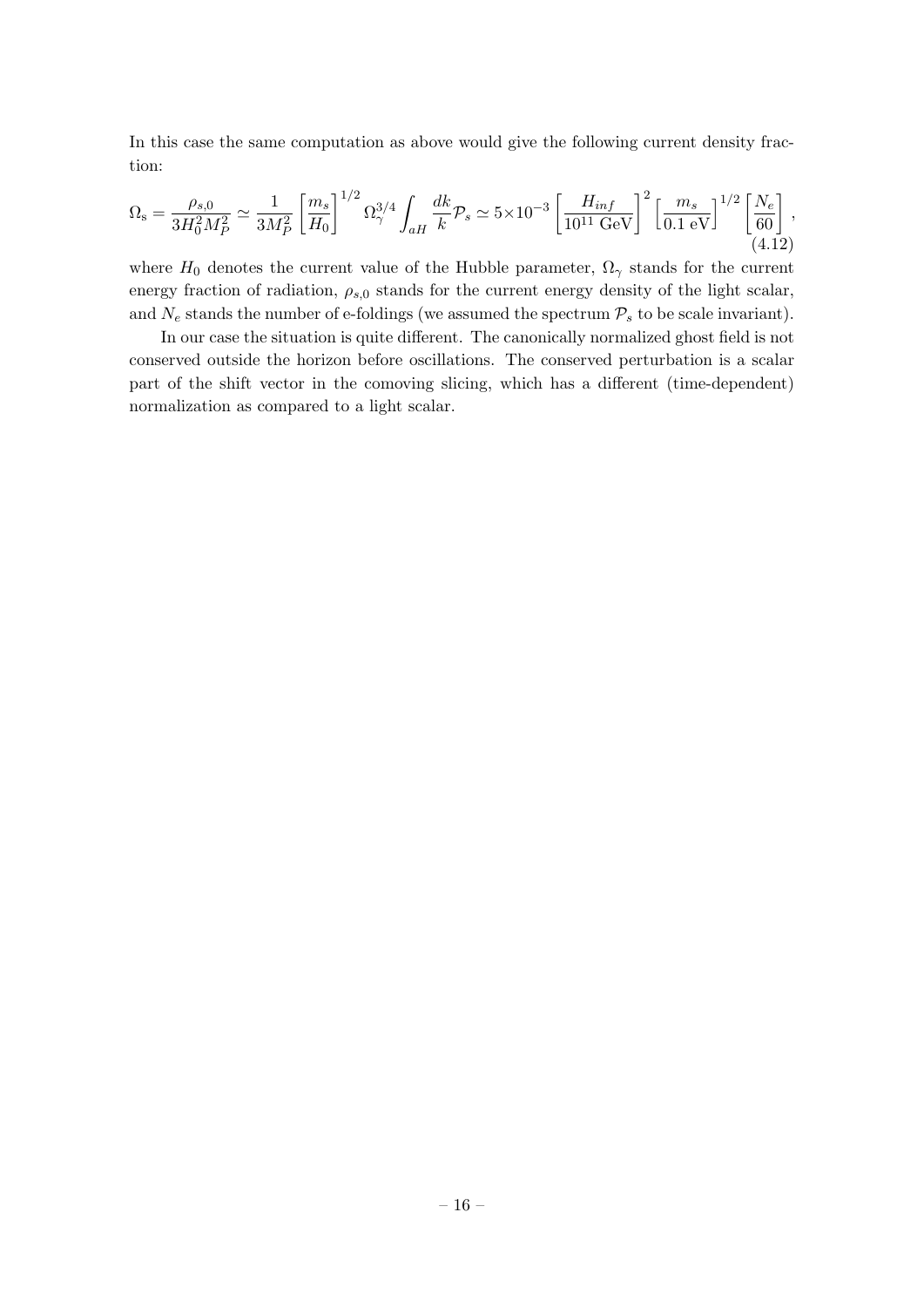## <span id="page-17-0"></span>5 Discussion and Conclusions

In this paper we studied the creation and evolution of cosmological perturbations in quadratic gravity. It has been known for decades that, depending on the quantization prescription, this theory either suffers from the Ostrogradsky instability or is non-unitary. In the first case the theory is pathological both at quantum and classical level, while in the second case it might still be acceptable from the observational point of view if non-unitary processes are suppressed.

As it is, non-unitary quadratic gravity cannot be conventionally interpreted and thus cannot be considered the last word unless the interpretation is found. However, predictions of the theory will not depend on a particular interpretation if the ghost is effectively stable and non-unitary processes have negligible rates during the lifetime of the Universe. We argued that this is the case for ghost masses smaller than 10 MeV. On the other hand, the lower bound is given by laboratory tests of gravity at short scales, which require the ghost to be heavier than 0.1 eV. At face value, this yields a rather wide range of ghost masses which is phenomenologically viable.

We showed that inflation generates the usual curvature perturbations (which are indistinguishable from that of single-field inflation) along with scalar perturbations of the ghost field, which are identified with the longitudinal part of the shift vector in the comoving slicing gauge. The vector and tensor perturbations are suppressed. The scalar ghost fluctuations conserve outside the horizon and their energy density becomes dominant in the Universe shortly after the ghost field started to oscillate. Thus, our study shows that the presence of a light ghost inevitably leads to a ghost dominating phase incompatible with the late-time evolution of our Universe. This result is independent of any interpretation of non-unitary theories.

The ghost domination can be avoided either by allowing the ghost to decay or by assuming that it is not excited during inflation. In the first case the viability of the model depends crucially on the interpretation of processes with negative probabilities. As for the second option, in the case of simplest inflationary scenarios it implies that the ghost mass must be bigger than  $10^{13}$  GeV, which violates the bound  $m \lesssim 10^{10}$  GeV required for the naturalness of the electroweak scale in agravity [\[17\]](#page-25-15). Our analysis suggests that one would need a rather exotic inflationary scenario in order to have the ghost gapped at inflation and keep the small electroweak scale natural in the adimensional gravity model.

Although we have worked in the framework of renormalizable quadratic gravity, the problem of ghost domination seems to be generic to any theory with the Weyl ghost. The ghost-dominating phase appears to be quite independent of a particular gravity model, and thus should take place in any modified gravity containing the Weyl term with the coupling that corresponds to a stable ghost.

#### Acknowledgments

We are grateful to D. Levkov, D. Pirtskhalava, V. Rubakov, J. Rubio, and S. Sibiryakov for useful discussions and encouragement. We are indebted to F. Bezrukov, D. Gorbunov, A. Salvio, A. Starobinsky, and A. Strumia for valuable comments on the draft. A. T.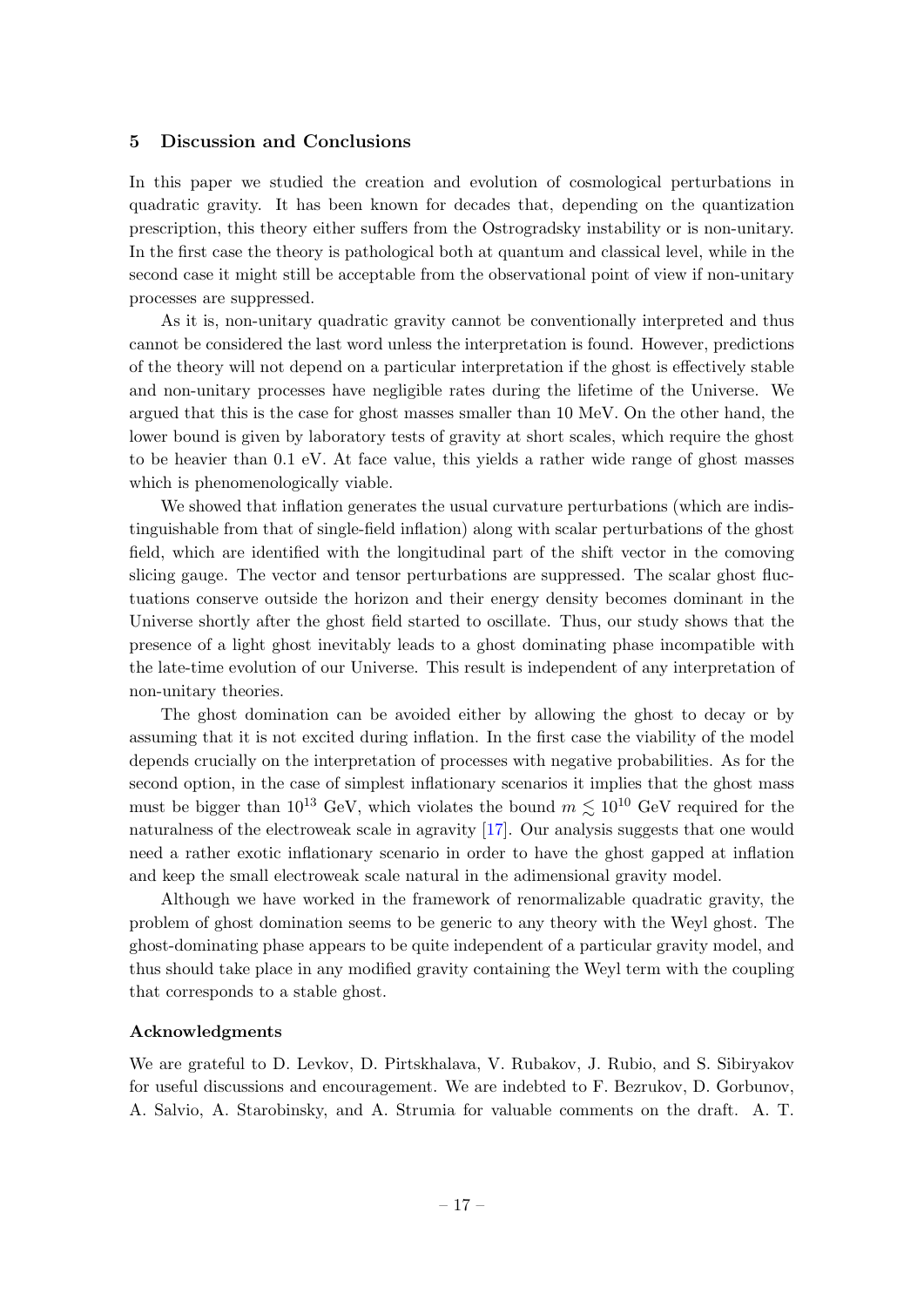acknowledges the support by the Russian Science Foundation grant 14-12-01430 for the analysis of cosmological perturbations at late times. The work of M. I. was supported by the Swiss National Science Foundation. M. I. also acknowledges a partial support by the RFBR grant 14-02-00894.

## <span id="page-18-0"></span>A Gauge transformations

In this section we outline the relations between perturbations in different gauges. For more detail the reader is advised to consult Refs. [\[53,](#page-26-22) [54\]](#page-27-0). Let us consider a generic metric of the form,

$$
ds^{2} = a^{2}(\tau) \left\{ -(1 + 2\mathcal{A}) d\eta^{2} + 2\partial_{i} \mathcal{B} dx^{i} d\eta + \left[ (1 + 2\mathcal{F}) \delta_{ij} + 2 \left( \partial_{i} \partial_{j} - \frac{\delta_{ij} \Delta}{3} \right) \mathcal{E} \right] dx^{i} dx^{j} \right\}.
$$
\n(A.1)

Then the gauge transformations

$$
\tilde{x}^{\mu} = x^{\mu} + \xi^{\mu} \tag{A.2}
$$

<span id="page-18-1"></span>generate the following transformations of the metric components and the inflaton,

$$
\tilde{\mathcal{A}} = \mathcal{A} - (\xi^0)' - \mathcal{H}\xi^0,
$$
\n
$$
\tilde{\mathcal{F}} = \mathcal{F} + \frac{1}{3}\Delta\xi - \mathcal{H}\xi^0,
$$
\n
$$
\tilde{\mathcal{B}} = \mathcal{B} + \xi' + \xi^0,
$$
\n
$$
\tilde{\mathcal{E}} = \mathcal{E} + \xi,
$$
\n
$$
\tilde{\varphi} = \varphi - \phi'\xi^0,
$$
\n(A.3)

where  $\xi \equiv -\partial_i \xi^i / \Delta$ . For a generic matter field the perturbations of its density and velocity potential transform as

$$
\delta \tilde{\rho}_{tot} = \delta \rho_{tot} - \rho'_{tot} \xi^0 ,
$$
  
\n
$$
[(p+\rho)\tilde{v}]_{tot} = [(p+\rho)v]_{tot} + (p+\rho)_{tot} \xi' .
$$
\n(A.4)

The relations between perturbations in the conformal Newtonian  $(\varphi, \Phi, \Psi, \text{see Eq. (3.5)})$  $(\varphi, \Phi, \Psi, \text{see Eq. (3.5)})$  $(\varphi, \Phi, \Psi, \text{see Eq. (3.5)})$ and the uniform inflaton  $(A, B, \mathcal{R})$ , see Eq.  $(B.1)$  gauges are given by

$$
\Phi = \mathcal{R} + \mathcal{H}B, \n\Psi = A + B' + \mathcal{H}B, \n\varphi = \phi'B.
$$
\n(A.5)

<span id="page-18-2"></span>Using the transformation rules  $(A.3)$  one can define the perturbation  $B$  in a gauge invariant way,

$$
B^{(g.i.)} = \begin{cases} \mathcal{B} - \mathcal{E}' + \delta \rho_{tot} / \rho_{tot}' & \text{in general,} \\ \mathcal{B} - \mathcal{E}' + \varphi / \phi' & \text{at inflation.} \end{cases}
$$
(A.6)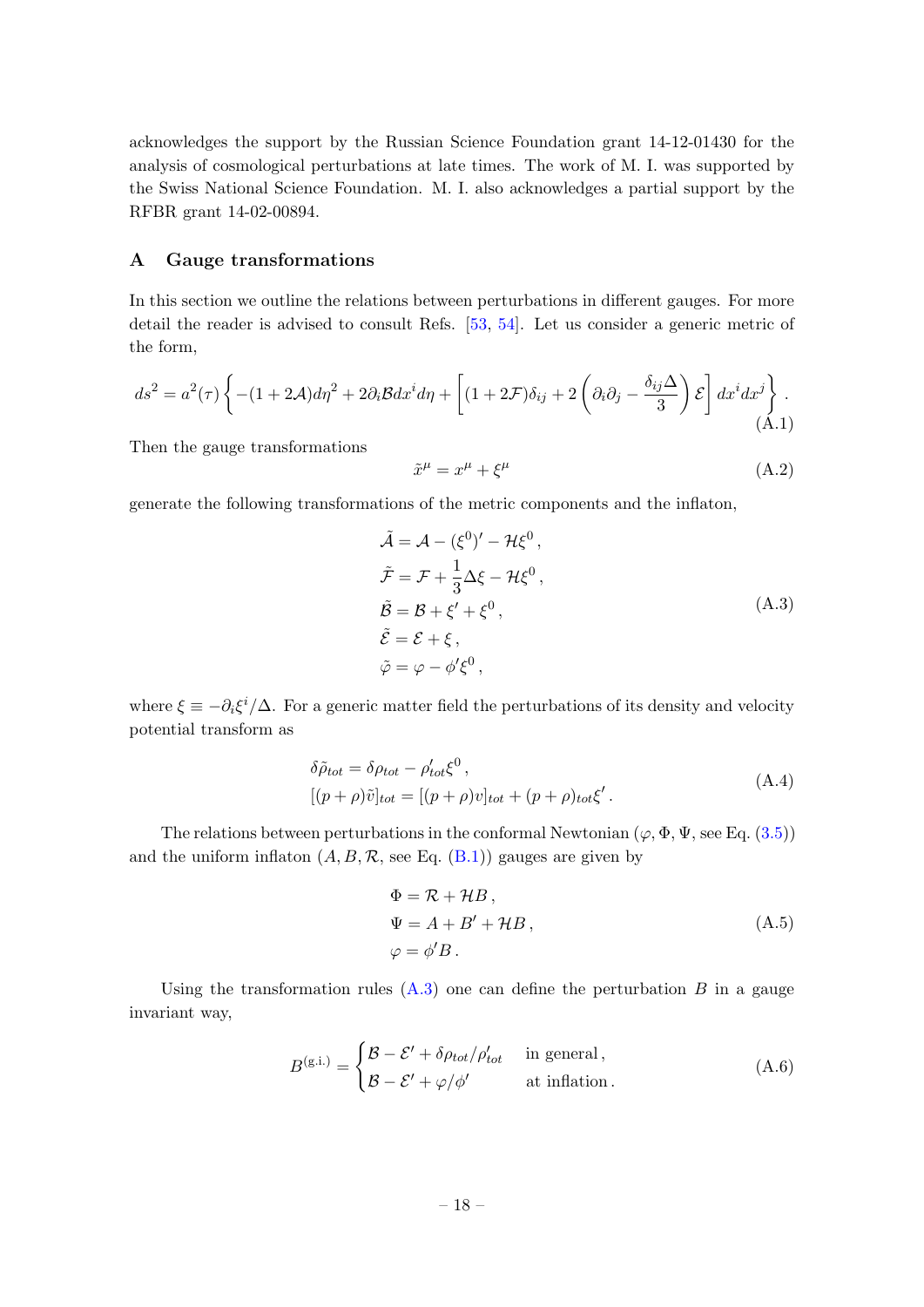## <span id="page-19-0"></span>B Inflationary perturbations in the uniform inflaton gauge

In the main text we have shown that the conformal Newtonian gauge is unstable during inflation since the perturbations undergo an uncontrolled growth outside the horizon. We argued that perturbations behave well in the uniform inflaton gauge, and extracted the corresponding mode functions from those obtained in the Newtonian gauge by means of the gauge transformation  $(A.5)$ . We argued that this procedure is consistent even though the Newtonian gauge is unstable. In this section we verify this point by a direct calculation in the uniform inflaton gauge.

In the uniform inflaton (comoving slicing) gauge the scalar perturbations take the form

<span id="page-19-1"></span>
$$
\phi = \phi(\eta), \quad g_{00} = -a^2(1+2A), \ g_{0i} = a^2\partial_i B, \ g_{ij} = a^2\delta_{ij}(1+2\mathcal{R}). \tag{B.1}
$$

The total quadratic action [\(2.4\)](#page-4-1) then reads,

$$
S^{(2)} = M_P^2 \int d^3x d\eta a^2 \left[ -\mathcal{R}\Delta\mathcal{R} - 3\mathcal{R}'^2 + 6\mathcal{H}\mathcal{R}'A - 2A\Delta\mathcal{R} - 2\Delta B(\mathcal{H}A - \mathcal{R}') - (\mathcal{H}' + 2\mathcal{H}^2) A^2 - \frac{1}{3a^2 m^2} \Delta^2 (A - \mathcal{R} + B')^2 \right].
$$
\n(B.2)

The variation of this action with respect to A produces a constraint

<span id="page-19-2"></span>
$$
6\mathcal{H}\mathcal{R}' - 2\Delta\mathcal{R} - 2\Delta B\mathcal{H} - 2A(\mathcal{H}' + 2\mathcal{H}^2) - 2\frac{\Delta^2}{3a^2m^2}(A - \mathcal{R} + B') = 0.
$$
 (B.3)

As in the Newtonian gauge, we observe that the above equation can be solved in two different limits: the "Weyl term domination", characterized by inequality

$$
k_{gh} \equiv k^2/(a(\eta)m) \gg k, \mathcal{H},
$$

and the "Einstein term domination", at which the above inequality changes to the opposite one. Solving the constraint [\(B.3\)](#page-19-2) in the regime of the Weyl term domination ( $k_{gh} \gg k, \mathcal{H}$ ) and plugging the solution back yields the following quadratic action:

<span id="page-19-3"></span>
$$
S^{(2)}\Big|_{k_{gh}\gg\mathcal{H},k} = M_P^2 \int d^3x d\eta \ a^2 \big[ -3\mathcal{R}'^2 - 3\mathcal{R}\Delta\mathcal{R} - 4(\mathcal{H}' + 2\mathcal{H}^2)\mathcal{R}^2 - (\mathcal{H}' + 2\mathcal{H}^2)(B'^2 + B\Delta B) - 6\mathcal{H}\mathcal{R}'B' - 6\mathcal{H}\mathcal{R}\Delta B + 2(\mathcal{H}' + 2\mathcal{H}^2)\mathcal{R}B' \big].
$$
\n(B.4)

In order to quantize the fields  $\mathcal R$  and  $B$  we have to diagonalize the above action inside the Hubble horizon. This amounts to introducing new fields  $\tilde{\chi}$  and  $\tilde{\Phi}$  via

<span id="page-19-4"></span>
$$
\tilde{\chi} = \phi' B \,,\tag{B.5a}
$$

$$
\tilde{\Phi} = \sqrt{6}M_P(\mathcal{R} + \mathcal{H}B),\tag{B.5b}
$$

for which the action [\(B.4\)](#page-19-3) takes the following form inside the horizon at the leading order in the slow roll parameters,

$$
S^{(2)}\Big|_{k_{gh}\gg k\gg \mathcal{H}} = \frac{1}{2} \int d^3x d\eta \ a^2 \left[ (\tilde{\chi}'^2 - (\partial_i \tilde{\chi})^2) - (\tilde{\Phi}'^2 - (\partial_i \tilde{\Phi})^2) \right],
$$
 (B.6)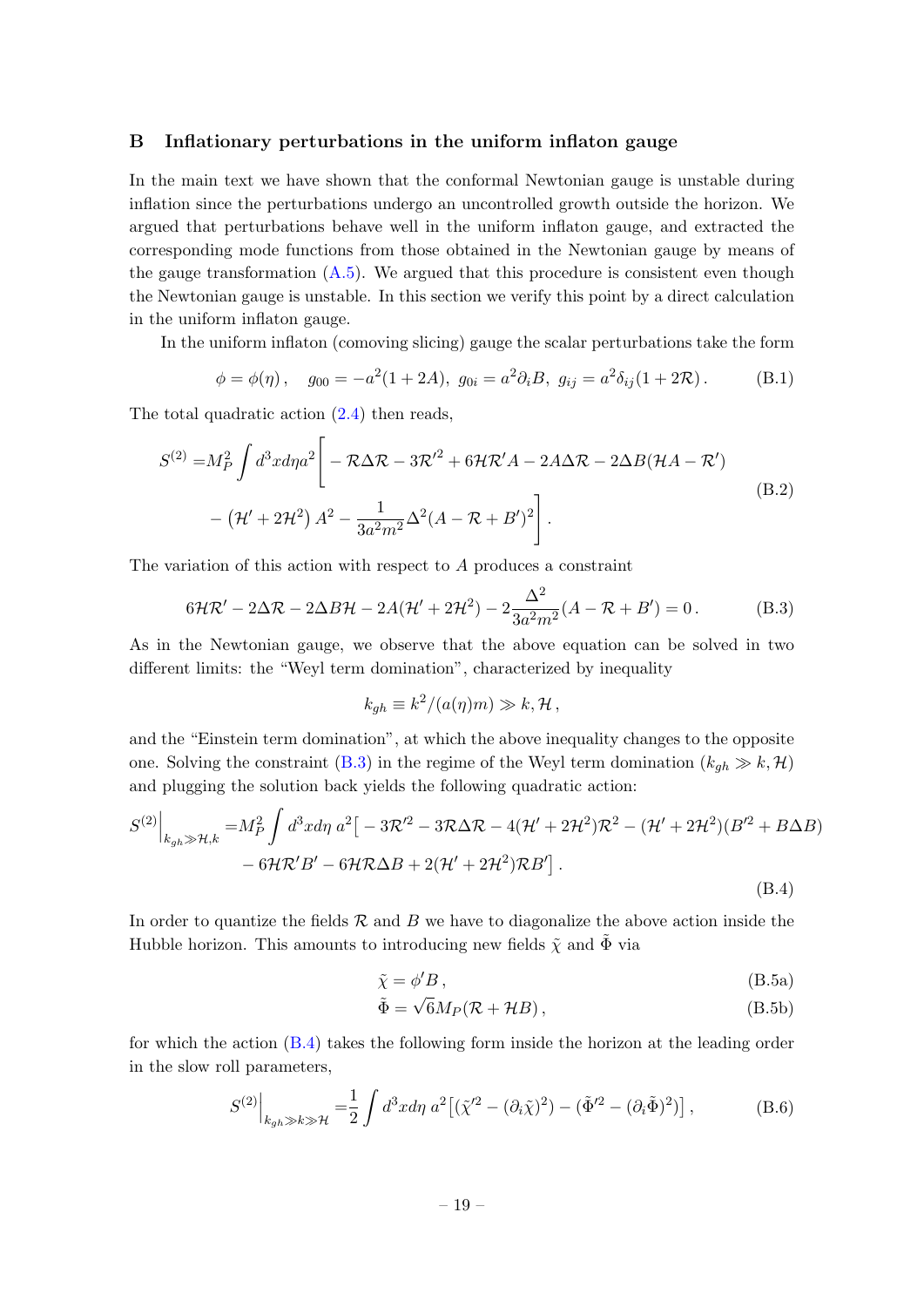Looking at Eq.  $(A.5)$  we see that Eq.  $(B.5)$  is nothing but a gauge transformation, which brings us back to the Newtonian gauge; the field  $\tilde{\chi}$  coincides with the inflaton, the field  $\Phi$  - with the canonically normalized Newtonian potential. These fields represent two independent (inside the horizon) degrees of freedom. This implies that quantization can conventionally be performed only in the Newtonian gauge.

Now we check that all perturbations in the uniform inflaton gauge get frozen outside the horizon. The action [\(B.4\)](#page-19-3) implies the following equations of motion,

<span id="page-20-0"></span>
$$
\mathcal{R}'' + 2\mathcal{H}\mathcal{R}' - \Delta\mathcal{R} + \frac{4}{3}(\mathcal{H}' + 2\mathcal{H}^2)(B' - \mathcal{R}) + \mathcal{H}(B'' - \Delta B) = 0,
$$
  

$$
(\mathcal{H}' + 2\mathcal{H}^2)(B'' - \Delta B) + (\mathcal{H}'' + 6\mathcal{H}'\mathcal{H} + 4\mathcal{H}^3)(B' - \mathcal{R}) + 2(\mathcal{H}' + 2\mathcal{H}^2)\mathcal{R}' + 3\mathcal{H}(\mathcal{R}'' - \Delta\mathcal{R}) = 0.
$$
  
(B.7)

Naively the above equations are regular in the limit of exact de Sitter space. In this case the two field equations are equivalent, which is a consequence of the fact that  $\mathcal R$ becomes a gauge mode, and thus we are left only with only one ghost degree of freedom.

Now let us find a non-trivial solution to the equations Eqs. [\(B.7\)](#page-20-0) in the slow-roll limit. Upon summing and subtracting these equations from each other they can be brought to the following form,

$$
(\mathcal{H}' - \mathcal{H}^2) \Big[ B'' - \Delta B + 2\mathcal{R}' + (B' - \mathcal{R}) \frac{\mathcal{H}'' + 2\mathcal{H}\mathcal{H}' - 4\mathcal{H}^3}{\mathcal{H}' - \mathcal{H}^2} \Big] = 0,
$$
  
\n
$$
\frac{(\mathcal{H}' - \mathcal{H}^2)}{\mathcal{H}' + 2\mathcal{H}^2} \Big[ \mathcal{R}'' - \Delta \mathcal{R} - (B' - \mathcal{R}) \frac{3\mathcal{H}\mathcal{H}'' - 4\mathcal{H}'^2 + 2\mathcal{H}^2\mathcal{H}' - 4\mathcal{H}^4}{3(\mathcal{H}' - \mathcal{H}^2)} \Big] = 0.
$$
\n(B.8)

Note that no slow-roll approximation has been made so far. Now assume that the modes are outside the Hubble horizon, hence the terms with spacial laplacians can be neglected. Next we combine the above equations in order to obtain a single homogeneous equation on R, and assume a quasi-de Sitter background with  $a \propto \eta^{1/(\epsilon_1 - 1)}$ . One obtains,

$$
\mathcal{R}''' + \mathcal{R}'' \frac{4}{(\epsilon_1 - 1)\eta} + \frac{2(3 - \epsilon_1)}{(\epsilon_1 - 1)^2 \eta^2} \mathcal{R}' = 0.
$$
 (B.9)

The solution at the leading order in  $\epsilon_1$  is given by a constant mode and two modes that vanish in the limit  $\eta \to 0$ ,

<span id="page-20-1"></span>
$$
\mathcal{R} = \left\{ \text{const}, \quad \eta^{4+2\epsilon_1}, \quad \eta^{3+2\epsilon_1} \right\}. \tag{B.10}
$$

<span id="page-20-2"></span>The constant mode  $\mathcal{R} = \mathcal{R}_0$  implies the following solution for the mode B,

$$
\mathcal{R} = B' = \mathcal{R}_0 = \text{const},
$$
  
\n
$$
\Rightarrow \quad B = \mathcal{R}_0 \eta + B_0,
$$
 (B.11)

where  $B_0$  is a constant. The decaying modes of  $\mathcal{R}$  [\(B.10\)](#page-20-1) source only decaying solutions for B.

In the limit of the Einstein term domination  $(k_{gh} \ll \mathcal{H})$  one finds the following action at first order in  $k^2/\mathcal{H}^2$ ,  $k_{gh}^2/\mathcal{H}^2$ ,  $\epsilon_1$  (see Eq. [\(3.3\)](#page-6-3)),

$$
S^{(2)}\Big|_{k_{gh}\ll \mathcal{H}} = M_P^2 \int d^3x d\eta \ a^2 \bigg[\epsilon_1 \mathcal{R}'^2 - \frac{\Delta^2}{3m^2 a^2} \left(B' + \frac{3\mathcal{H}\mathcal{R}'}{\mathcal{H}' + 2\mathcal{H}^2} - \mathcal{R}\right)^2\bigg].
$$
 (B.12)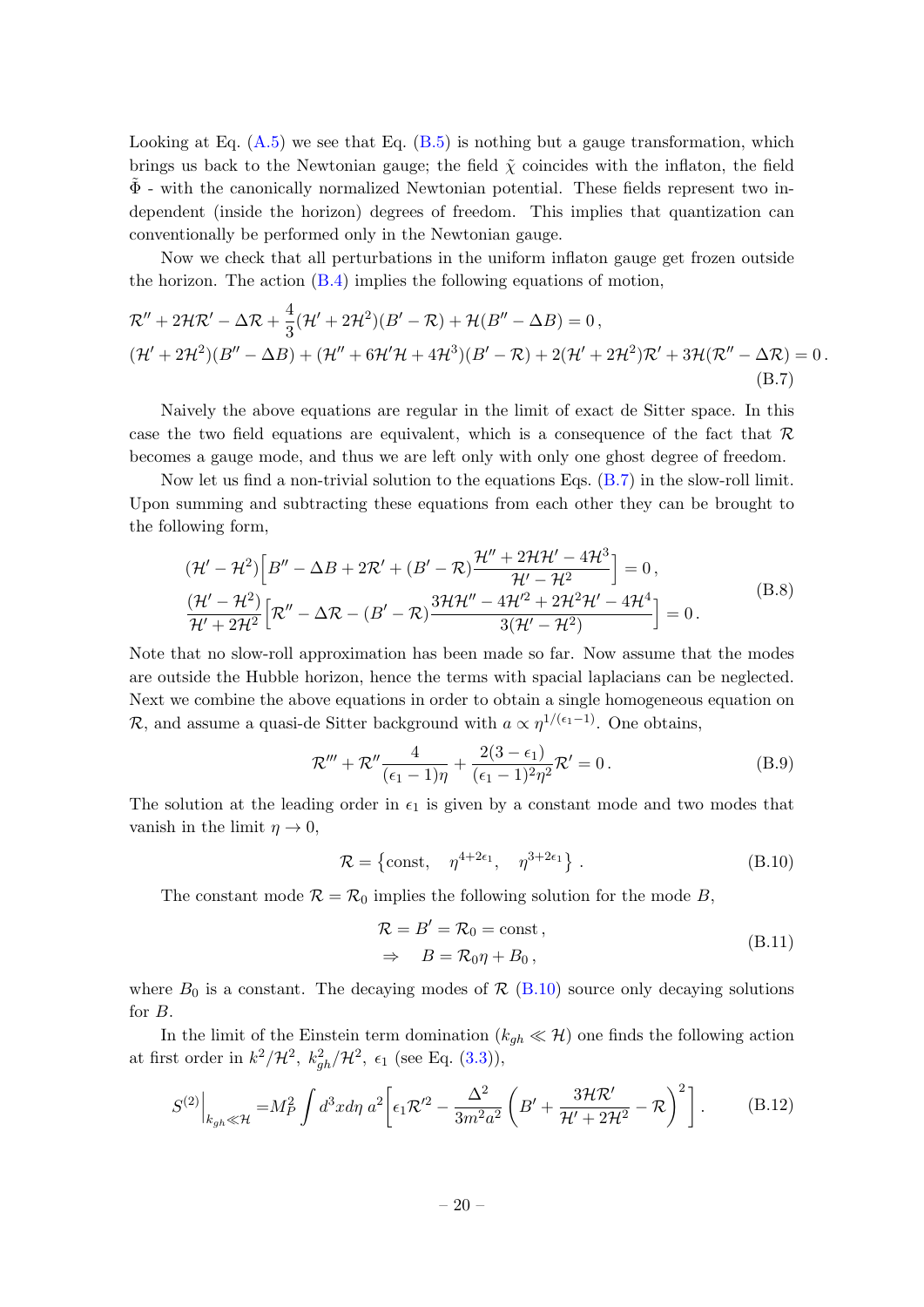It is trivial to show that the solution [\(B.11\)](#page-20-2) holds in this case too.

To sum up, we have shown that the solution [\(B.11\)](#page-20-2) coincides with the one obtained by gauge transforming the solutions from the Newtonian gauge (see Eqs. [\(3.33\)](#page-11-3) and [\(3.34\)](#page-11-5)).

### <span id="page-21-0"></span>C Cosmological perturbations at late times

#### <span id="page-21-1"></span>C.1 Main equations: qualitative analysis

In this section we consider the dynamics of linear cosmological perturbations after inflation and reheating. Previous results suggest us to work from the beginning in the comoving slicing gauge where we expect perturbations to be free of unphysical instabilities. For simplicity, we will focus on the case of a single component matter, which is known to be a very good approximation since it describes perturbations of a component that dominates at a given cosmological epoch. This approximation will be enough for our purposes. In practice, we use the energy-momentum tensor

$$
T_{\mu\nu} = (\rho + p)v_{\mu}v_{\nu} + pg_{\mu\nu}, \qquad (C.1)
$$

assuming a constant equation of state  $p = c_s^2 \rho$ . Since the Weyl term vanishes on the FRW background, assuming the metric [\(3.2\)](#page-6-1) and the ansatz  $\rho = \bar{\rho}(\eta)$ ,  $p = \bar{p}(\eta)$  we obtain the usual set of the Friedman and continuity equations,

$$
3M_P^2 \mathcal{H}^2 = a^2 \bar{\rho}, \n\bar{\rho}' + 3\mathcal{H}(1 + c_s^2)\bar{\rho} = 0.
$$
\n(C.2)

At the level of perturbations, we assume the metric on the comiving slicing [\(B.1\)](#page-19-1) and the following perturbations of the energy-momentum tensor,

<span id="page-21-3"></span>
$$
\rho = \bar{\rho} + \delta \rho,
$$
  
\n
$$
p = \bar{p} + \delta p,
$$
  
\n
$$
v_{\mu} = (-a(1 + \Psi), 0),
$$
  
\n
$$
v^{\mu} = \frac{1}{a}((1 - \Psi), -\partial_i B),
$$
\n(C.3)

<span id="page-21-2"></span>where we have used the definition of the comoving slicing gauge  $\delta T_i^0 = 0$  [\[53\]](#page-26-22). Substituting the metric  $(3.31)$  and the energy momentum tensor components  $(C.3)$  into  $(2.6)$  we find the following set of modified Einstein equations,

$$
-\Delta(\mathcal{R} + \mathcal{H}B) + 3\mathcal{H}\mathcal{R}' - 3\mathcal{H}^2A - \frac{\Delta^2}{3a^2m^2}(A + B' - \mathcal{R}) = \frac{a^2}{2M_P}\delta\rho,
$$
 (C.4a)

$$
-\mathcal{R}' + \mathcal{H}A - \frac{\Delta}{3a^2m^2}(A' + B'' - \mathcal{R}') = 0,
$$
\n(C.4b)

$$
- \mathcal{R}'' - 2\mathcal{H}\mathcal{R}' + \mathcal{H}A' + \frac{1}{3}\Delta(\mathcal{R} + B' + A + 2\mathcal{H}B) + (\mathcal{H}^2 + 2\mathcal{H}')A - \frac{\Delta^2}{9m^2a^2}(A + B' - \mathcal{R}) - \frac{a^2}{2M_P^2}\delta p = 0,
$$
 (C.4c)

$$
A + B' + 2\mathcal{H}B + \mathcal{R} + \frac{1}{a^2 m^2} (\partial_{\eta}^2 - \frac{\Delta}{3})(A + B' - \mathcal{R}) = 0.
$$
 (C.4d)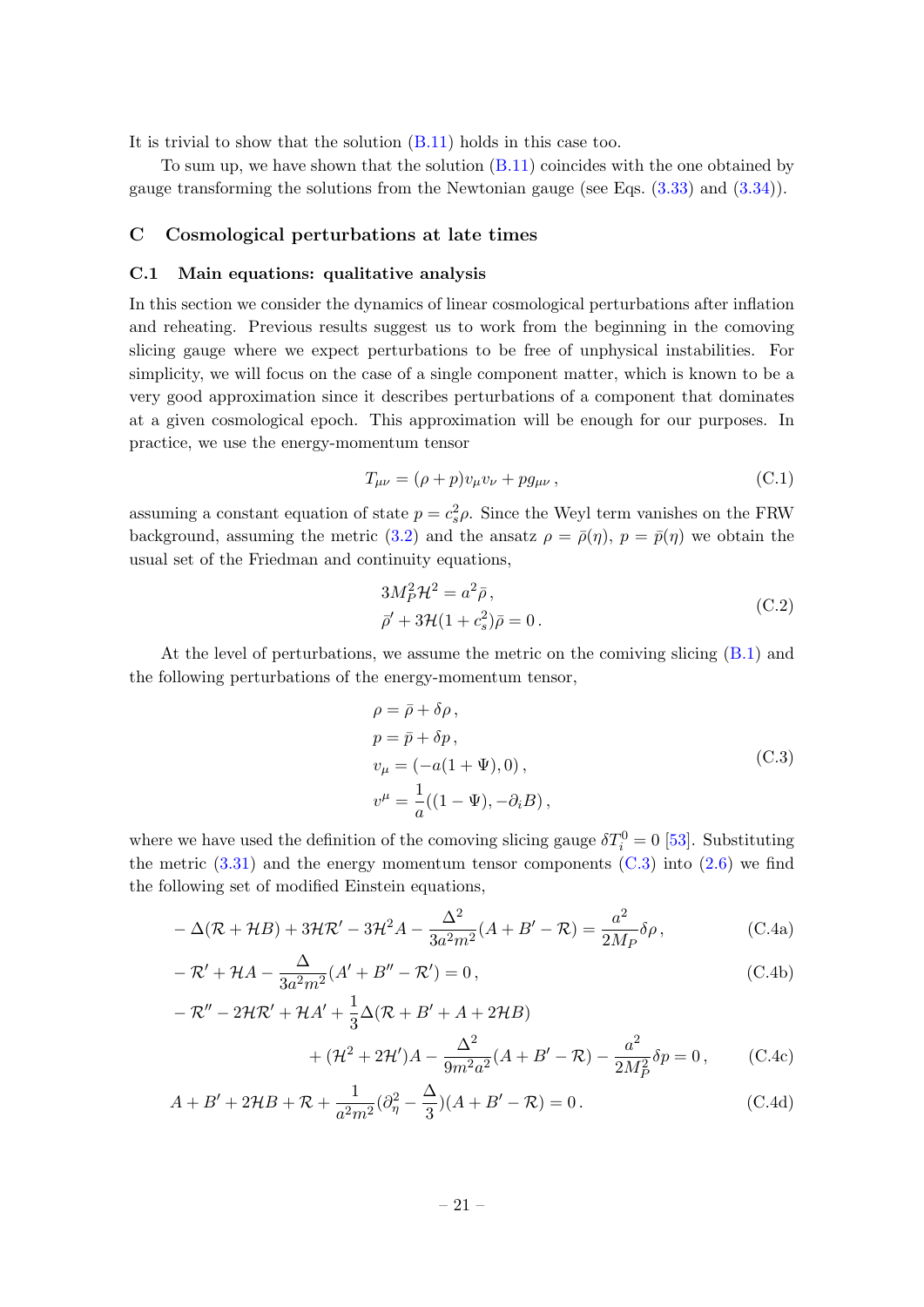The conservation of the energy momentum tensor yields two more equations,

<span id="page-22-0"></span>
$$
A = -\frac{\delta p}{(\bar{p} + \bar{\rho})},\tag{C.5a}
$$

$$
A' = c_s^2 \Delta B + 3c_s^2 \mathcal{R}',\tag{C.5b}
$$

where in order to obtain the last equation we used  $\delta p = c_s^2 \delta \rho$ .

<span id="page-22-1"></span>Upon inspection of Eqs.  $(C.4)$  and  $(C.5)$  one notices that there are three equations that form a closed system for the variables  $B, A$  and  $\mathcal{R},$ 

$$
\mathcal{R}' - \mathcal{H}A = -\frac{\Delta}{3a^2 m^2} (B'' + A' - \mathcal{R}'),
$$
\n(C.6a)

$$
A + B' + 2\mathcal{H}B + \mathcal{R} + \frac{1}{a^2 m^2} \left(\partial_\eta^2 - \frac{\Delta}{3}\right) (A + B' - \mathcal{R}) = 0, \qquad (C.6b)
$$

$$
\begin{cases}\nA' = c_s^2(\Delta B - 3\mathcal{R}') & \text{if } c_s^2 \neq 0, \\
A = 0 & \text{if } c_s^2 = 0.\n\end{cases}
$$
\n(C.6c)

Now let us study Eqs.  $(C.6)$  in the superhorizon limit where we can neglect spatial laplacians. We also assume the scale factor  $a(\eta) \propto \eta^p$ . This yields in the following system:

$$
\mathcal{R}' - \frac{p}{\eta}A = 0, \qquad (C.7a)
$$

$$
A + B' + 2\frac{p}{\eta}B + \mathcal{R} + \frac{1}{a^2m^2}(A'' + B''' - \mathcal{R}'') = 0,
$$
 (C.7b)

$$
\begin{cases}\nA' = -3c_s^2 \mathcal{R}' & \text{if } c_s^2 \neq 0, \\
A = 0 & \text{if } c_s^2 = 0.\n\end{cases}
$$
\n(C.7c)

The mode  $\mathcal{R} = \mathcal{R}_0$  = const induces the standard adiabatic mode,

<span id="page-22-2"></span>
$$
A = 0,
$$
  
\n
$$
B = -\frac{\mathcal{R}_0 \eta}{1 + 2p}.
$$
\n(C.8)

Remarkably, this solution is valid regardless the value of the ghost mass, i.e. for both regimes  $H \gg m$  and  $H \ll m$ .

In order to study the dynamics of the isocurvature mode of  $B$  we consider Eq. [\(C.7b\)](#page-22-2) with a vanishing source  $\mathcal{R} = 0$  (which also implies  $A = 0$ ). We also assume, for definiteness, the radiation domination stage with  $p = 1$ . In this case Eq. [\(C.7b\)](#page-22-2) reduces to

<span id="page-22-3"></span>
$$
B''' + a^2 m^2 \left( B' + \frac{2}{\eta} B \right) = 0.
$$
 (C.9)

In the limit  $m \to 0$  the above equations has three solutions,  $B = \text{const}$ ,  $B \propto \eta$  and  $B \propto \eta^2$ , but the last two solutions are negligible in the limit  $\eta \to 0$ . This implies that the inflationary mode  $B = B_0$  is conserved.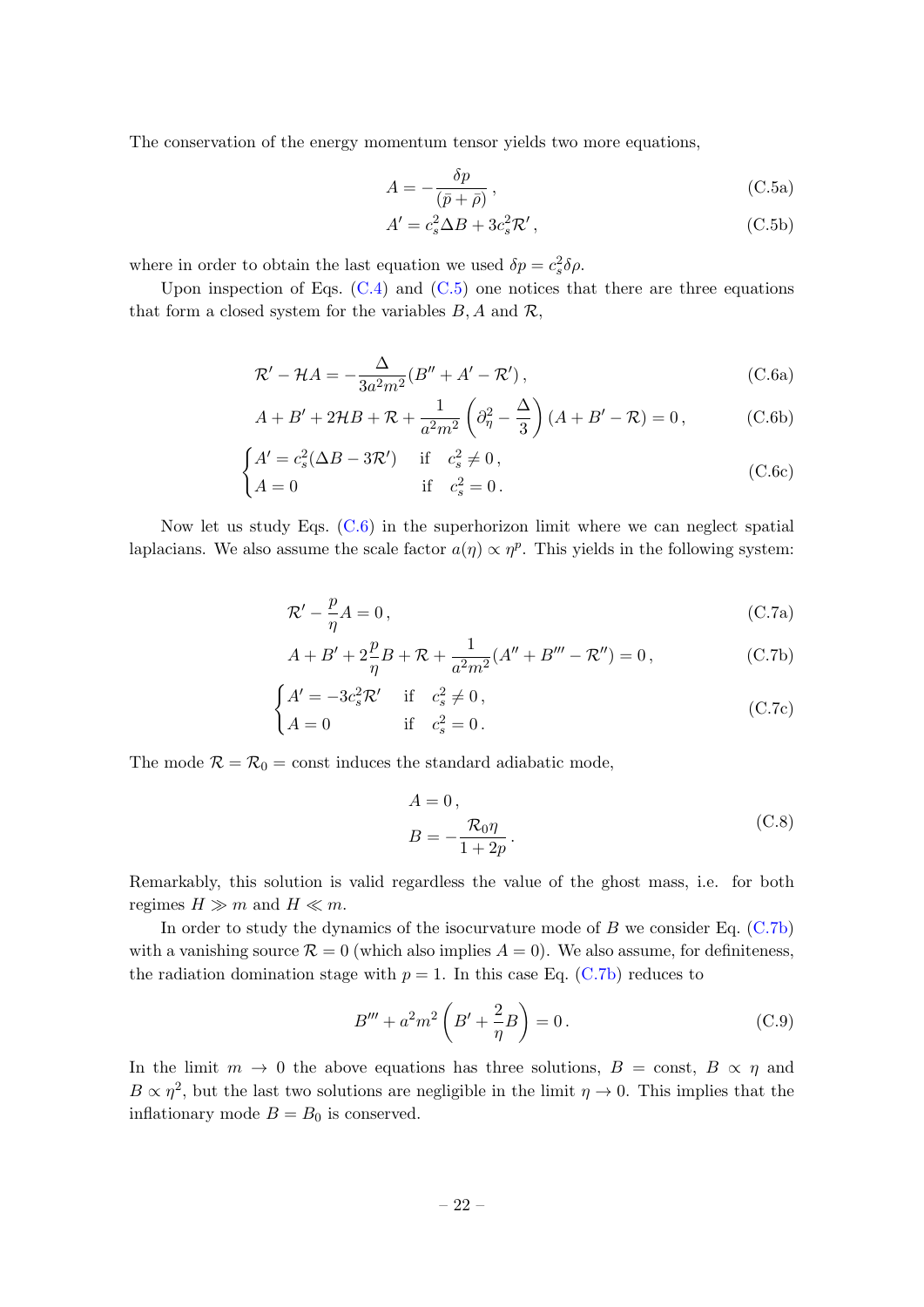Once the Hubble rate drops below the ghost mass, the field B starts to oscillate. Eq. [\(C.9\)](#page-22-3) can be rewritten as

<span id="page-23-1"></span>
$$
\left[\Phi''_{\text{gh}} + \frac{2}{\eta}\Phi'_{\text{gh}} + a^2 m^2 \Phi_{\text{gh}}\right]' = 0, \text{ where } \Phi_{\text{gh}} = \mathcal{H}B = \frac{B}{\eta},\tag{C.10}
$$

so it takes the form of a usual Klein-Gordon-Fock equation for the massive field at superhorizon scales. Eq. [\(C.10\)](#page-23-1) describes the behavior of a contribution to the Newtonian potential that is induced by a non-adiabatic mode of B. The initial conditions for an oscillating solution of Eq.  $(C.10)$  are defined by a constant  $B_0$ .

## <span id="page-23-0"></span>C.2 Ghost energy density

As we have seen in the previous section, the field B has a constant non-adiabatic mode at superhorizon scales as long as  $m < H$ . Once the Hubble rate gets smaller than the ghost mass, the field  $B$  starts to oscillate. Since the interaction of the ghost with matter is suppressed, the production of particles does not occur and the oscillation energy of the ghost field starts to dominate the cosmic expansion. Neglecting the coupling to matter and using Eqs. [\(3.6a\)](#page-7-3) and [\(3.6b\)](#page-7-4) it can be shown that at the leading order in the Hubble rate the quadratic action of the ghost takes the following form,  $12$ 

<span id="page-23-3"></span>
$$
S = -3M_P^2 \int d^3x \, dt \, a^3 \left( \dot{\Phi}_{\rm gh}^2 - \frac{(\partial_i \Phi_{\rm gh})^2}{a^2} - m^2 \Phi_{\rm gh}^2 \right) \,. \tag{C.11}
$$

The non-adiabatic constant mode of B defines the following asymptotics of  $\Phi_{gh}$  in the limit  $t \rightarrow 1/m$ :

<span id="page-23-5"></span>
$$
\Phi_{gh} = \mathcal{H}B_0 \to \frac{a_\gamma}{2t^{1/2}} B_0 , \qquad (C.12)
$$

where we used the scale factor  $a(t) = a_{\gamma} \cdot t^{1/2}$  at radiation domination. A concrete expression for  $a_{\gamma}$  will not be relevant for us. The action [\(C.11\)](#page-23-3) yields the following equation of motion:

<span id="page-23-4"></span>
$$
\ddot{\Phi}_{gh} + 3H\dot{\Phi}_{gh} + \left(-\frac{\Delta}{a^2} + m^2\right)\Phi_{gh} = 0.
$$
\n(C.13)

For cosmologically relevant modes the mass term always dominates, hence one can safely neglect the spatial laplacian. Then the solution of Eq. [\(C.13\)](#page-23-4) satisfying the initial behavior  $(C.12)$  is given by,

<span id="page-23-6"></span>
$$
\Phi_{gh} = -\frac{\pi a_{\gamma} B_0 \sqrt[4]{m}}{2 \sqrt[4]{2} \Gamma \left(\frac{1}{4}\right)} \frac{Y_{1/4}(mt)}{t^{1/4}},
$$
\n(C.14)

where  $Y_{1/4}(x)$  is the Bessel function of the second kind, and  $\Gamma(x)$  is the Euler gamma function. At  $t \gg 1/m$  the solution [\(C.14\)](#page-23-6) has the following asymptotic:

<span id="page-23-7"></span>
$$
\Phi_{gh} \approx \frac{\pi a_{\gamma} B_0 \sqrt[4]{m}}{2 \sqrt[4]{2} \Gamma(\frac{1}{4})} \frac{1}{t^{1/4}} \sqrt{\frac{2}{\pi (mt)}} \cos \left( mt + \frac{\pi}{8} \right) = \frac{\sqrt{\pi}}{2^{3/4} \Gamma(\frac{1}{4})} B_0 \frac{a_{\gamma}^{5/2}}{m^{1/4} a(t)^{3/2}} \cos \left( mt + \frac{\pi}{8} \right). \tag{C.15}
$$

<span id="page-23-2"></span> $12$  Formally, in deriving the quadratic action  $(3.6b)$  we made use of the background equations of motion for the inflaton. In the case of an arbitrary matter content the result will be the same, which can easily be shown e.g. by writing the macroscopic matter action along the lines of Ref. [\[55\]](#page-27-1).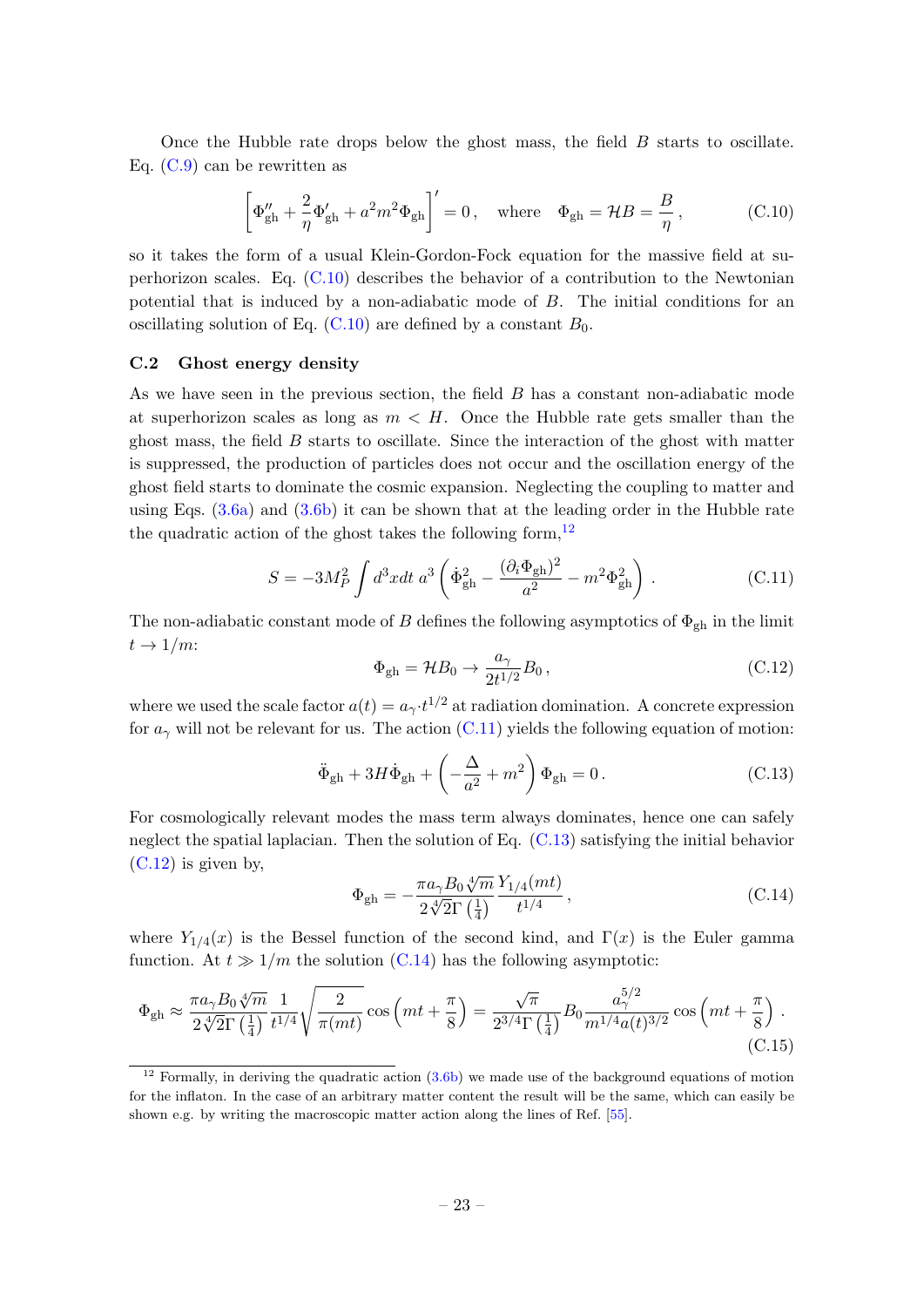In order to estimate the energy density of the ghost we rewrite the action  $(C.11)$  in comoving coordinates  $\tilde{x} \equiv a(t)x$ ,

$$
S = -3M_P^2 \int d^3 \tilde{x} dt \left( \dot{\Phi}_{gh}^2 - (\tilde{\partial}_i \Phi_{gh})^2 - m^2 \Phi_{gh}^2 \right), \qquad (C.16)
$$

and compute the corresponding energy functional using the decomposition [\(3.17\)](#page-9-4) and the negative-norm prescription [\(3.18\)](#page-9-6), which yields,

<span id="page-24-0"></span>
$$
E = \int d^3 \tilde{x} \rho_{gh} = \int d^3 \tilde{x} \left[ 3M_P^2 \int \frac{dq}{q} \Phi_{gh}^2(q) \left( \omega_q^2 + q^2 + m^2 \right) \right], \tag{C.17}
$$

where  $\omega_q$  and q are the comoving frequency and momentum. Plugging the amplitude [\(C.15\)](#page-23-7) in Eq. [\(C.17\)](#page-24-0) and using the dispersion relation  $\omega_q^2 = m^2 + q^2 \approx m^2$  one finds,

<span id="page-24-1"></span>
$$
\rho_{gh} = 6m^2 M_P^2 \int \frac{dq}{q} \Phi_{gh}^2(q) ,
$$
\n
$$
= \frac{\pi}{2^{3/2} \Gamma^2 \left(\frac{1}{4}\right)} \frac{a_\gamma^5}{m^{1/2} a(t)^3} 6m^2 M_P^2 \cos^2 \left(m t + \frac{\pi}{8}\right) \times \left[ \int \frac{dq}{q} B_0^2(q) \right] ,
$$
\n(C.18)

By introducing the transition time

$$
t_m: H(t_m)=m,
$$

<span id="page-24-2"></span>Eq. [\(C.18\)](#page-24-1) can be rewritten as

$$
\rho_{gh} = \frac{\pi}{\Gamma^2 \left(\frac{1}{4}\right)} \frac{6m^4 M_P^2 a^5(t_m)}{a(t)^3} \cos^2\left(mt + \frac{\pi}{8}\right) \times \left[\int \frac{dq}{q} B_0^2(q)\right]. \tag{C.19}
$$

This expression coincides with our rough estimate [\(4.7\)](#page-15-2) up to a factor  $\pi/\Gamma^2$  ( $\frac{1}{4}$ )  $(\frac{1}{4}) \approx 0.24.$ 

In Sec. [4](#page-13-0) we showed that for reasonable values of ghost masses  $m \gtrsim 0.1$  eV and Hubble rates at inflation  $H \sim 10^{13} - 10^{16}$  GeV the ghost energy density becomes dominant before primordial nucleosynthesis. Let us assume now that the inflation happened at very low energies and estimate for which value of the inflationary Hubble rate the ghost domination does not happen. First relevant observation is that the solution [\(C.15\)](#page-23-7) holds at matter domination, which implies that the expression [\(C.19\)](#page-24-2) does not change either. Then, using the expression for the scale factor at radiation domination  $a = a_{\gamma}t^{1/2} = \sqrt[4]{\Omega_{\gamma}}\sqrt{2H_0t}$  we find the current energy fraction of the ghosts,

$$
\Omega_{\rm gh} \equiv \frac{\rho_{\rm gh,0}}{3M_P^2 H_0^2} = \frac{\pi}{\Gamma^2 \left(\frac{1}{4}\right)} \mathcal{P}_B \Omega_\gamma^{5/4} \left[\frac{m}{H_0}\right]^{3/2} \n\approx 0.1 \left[\frac{H_{inf}}{4 \text{ MeV}}\right]^2 \left[\frac{m}{10^{-1} \text{ eV}}\right]^{3/2},
$$
\n(C.20)

where  $H_{inf}$  denotes the Hubble parameter at inflation,  $\Omega_{\gamma}$  - the current energy fraction of radiation,  $H_0$  - current Hubble rate. This expression should be contrasted with Eq.  $(4.12)$ . Compared to a light moduli, given the same masses, the ghost field requires a significantly lower scale of inflation in order not to "overclose" the Universe.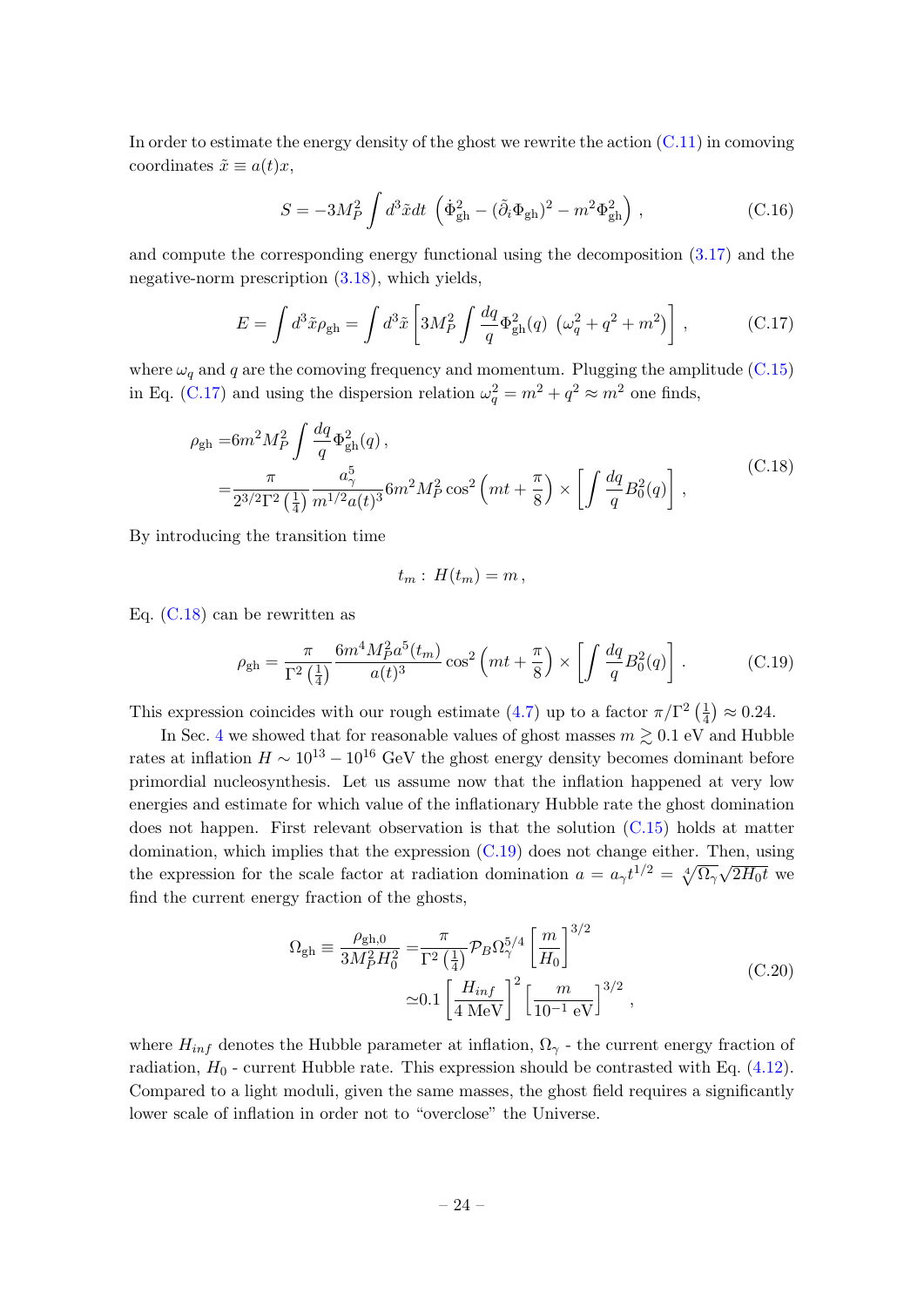## References

- <span id="page-25-0"></span>[1] J. Polchinski, "String Theory," Cambridge University Press 1998.
- <span id="page-25-1"></span>[2] P. Horava, Phys. Rev. D 79, 084008 (2009) [arXiv:0901.3775 [hep-th]].
- <span id="page-25-2"></span>[3] A. O. Barvinsky, D. Blas, M. Herrero-Valea, S. M. Sibiryakov and C. F. Steinwachs, Phys. Rev. D 93, no. 6, 064022 (2016) [arXiv:1512.02250 [hep-th]].
- <span id="page-25-3"></span>[4] D. Blas, O. Pujolas and S. Sibiryakov, JHEP 0910, 029 (2009) [arXiv:0906.3046 [hep-th]]; D. Blas, O. Pujolas and S. Sibiryakov, JHEP 1104, 018 (2011) [arXiv:1007.3503 [hep-th]].
- <span id="page-25-4"></span>[5] D. Blas, O. Pujolas and S. Sibiryakov, Phys. Rev. Lett. **104**, 181302 (2010) [arXiv:0909.3525 [hep-th]].
- <span id="page-25-5"></span>[6] B. Audren, D. Blas, M. M. Ivanov, J. Lesgourgues and S. Sibiryakov, JCAP 1503, no. 03, 016 (2015) [arXiv:1410.6514 [astro-ph.CO]].
- <span id="page-25-6"></span>[7] K. Yagi, D. Blas, E. Barausse and N. Yunes, Phys. Rev. D 89, no. 8, 084067 (2014) Erratum: [Phys. Rev. D 90, no. 6, 069902 (2014)] Erratum: [Phys. Rev. D 90, no. 6, 069901 (2014)] [arXiv:1311.7144 [gr-qc]].
- <span id="page-25-7"></span>[8] M. M. Ivanov and S. Sibiryakov, JCAP 1405, 045 (2014) [arXiv:1402.4964 [astro-ph.CO]].
- <span id="page-25-8"></span>[9] D. Blas, M. M. Ivanov and S. Sibiryakov, JCAP 1210, 057 (2012) [arXiv:1209.0464 [astro-ph.CO]].
- <span id="page-25-9"></span>[10] D. Blas and S. Sibiryakov, JCAP 1107, 026 (2011) [arXiv:1104.3579 [hep-th]].
- <span id="page-25-10"></span>[11] D. Blas and E. Lim, Int. J. Mod. Phys. D 23, 1443009 (2015) [arXiv:1412.4828 [gr-qc]].
- <span id="page-25-11"></span>[12] K. S. Stelle, Gen. Rel. Grav. 9, 353 (1978).
- <span id="page-25-12"></span>[13] K. S. Stelle, Phys. Rev. D **16**, 953 (1977).
- <span id="page-25-13"></span>[14] E. S. Fradkin and A. A. Tseytlin, Phys. Lett. B **104**, 377 (1981).
- [15] E. S. Fradkin and A. A. Tseytlin, Nucl. Phys. B **201**, 469 (1982).
- <span id="page-25-14"></span>[16] I. G. Avramidi and A. O. Barvinsky, Phys. Lett. B **159**, 269 (1985).
- <span id="page-25-15"></span>[17] A. Salvio and A. Strumia, JHEP 1406, 080 (2014) [arXiv:1403.4226 [hep-ph]].
- <span id="page-25-26"></span>[18] M. B. Einhorn and D. R. T. Jones, JHEP 1503, 047 (2015) [arXiv:1410.8513 [hep-th]].
- <span id="page-25-16"></span>[19] J. F. Donoghue, "A conformal model of gravitons," arXiv:1609.03524 [hep-th].
- <span id="page-25-17"></span>[20] M. Ostrogradski, Mem. Ac. St. Petersbourg VI (1850) 385.
- <span id="page-25-18"></span>[21] R. P. Woodard, Scholarpedia 10, no. 8, 32243 (2015) [arXiv:1506.02210 [hep-th]].
- <span id="page-25-19"></span>[22] A. Pais and G. E. Uhlenbeck, Phys. Rev. **79**, 145 (1950).
- <span id="page-25-20"></span>[23] A. Salvio and A. Strumia, Eur. Phys. J. C 76, no. 4, 227 (2016) [arXiv:1512.01237 [hep-th]].
- <span id="page-25-21"></span>[24] J. Maldacena, "Einstein Gravity from Conformal Gravity," arXiv:1105.5632 [hep-th].
- <span id="page-25-22"></span>[25] R. P. Feynman, "Negative Probability," PRINT-84-0846 (CAL-TECH).
- <span id="page-25-23"></span>[26] N. Deruelle, M. Sasaki, Y. Sendouda and A. Youssef, JCAP 1103, 040 (2011) [arXiv:1012.5202 [gr-qc]].
- <span id="page-25-24"></span>[27] T. Clunan and M. Sasaki, Class. Quant. Grav. 27, 165014 (2010) [arXiv:0907.3868 [hep-th]].
- <span id="page-25-25"></span>[28] Y. S. Myung and T. Moon, JCAP 1408, 061 (2014) [arXiv:1406.4367 [gr-qc]].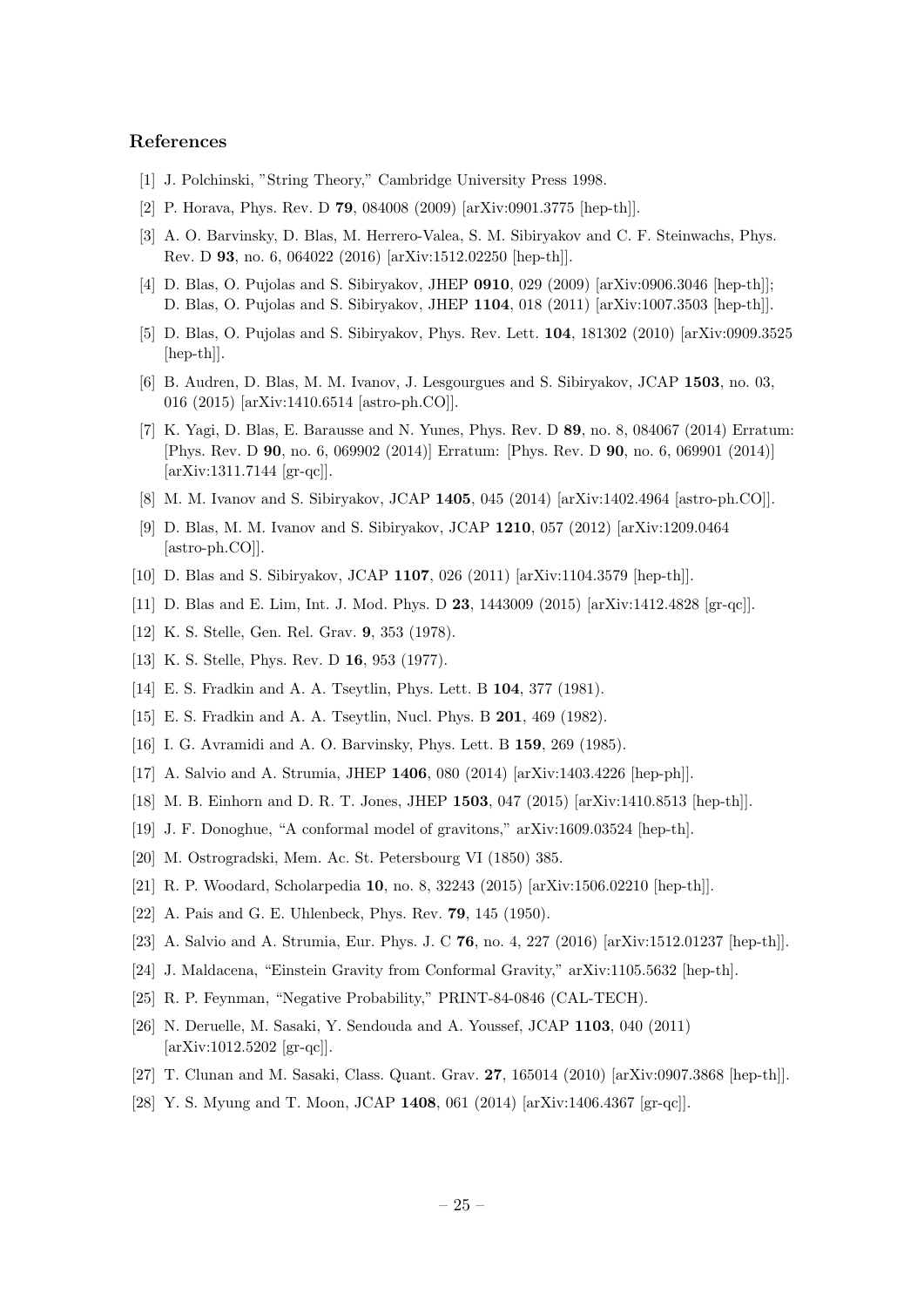- <span id="page-26-0"></span>[29] Y. S. Myung and T. Moon, Mod. Phys. Lett. A 30, no. 32, 1550172 (2015) [arXiv:1501.01749  $\left[\text{gr-qc}\right]$ .
- <span id="page-26-1"></span>[30] G. D. Coughlan, W. Fischler, E. W. Kolb, S. Raby and G. G. Ross, Phys. Lett. B 131, 59 (1983).
- <span id="page-26-2"></span>[31] A. A. Starobinsky, Phys. Lett. B 91, 99 (1980); A. A. Starobinsky, "Nonsingular model of the Universe with the quantum-gravitational de Sitter stage and its observational consequences," in: Proc. of the Second Seminar Quantum Theory of Gravity (Moscow, 13-15 Oct. 1981), INR Press, Moscow, 1982, pp. 58-72 (reprinted in: Quantum Gravity, eds. M.A. Markov, P.C. West, Plenum Publ. Co., New York, 1984, pp. 103-128).
- <span id="page-26-3"></span>[32] T. Ruzmaikina and A. Ruzmaikin, "Quadratic Corrections to the Lagrangian Density of the Gravitational Field and the Singularity," JETP Lett. 30, 372 (1970) [Pisma Zh. Eksp. Teor. Fiz. 57, 680 (1970)].
- [33] J. D. Barrow and S. Hervik, Phys. Rev. D 74, 124017 (2006) [gr-qc/0610013].
- <span id="page-26-4"></span>[34] M. M. Ivanov and A. V. Toporensky, Int. J. Mod. Phys. D 21, 1250051 (2012) [arXiv:1112.4194 [gr-qc]].
- <span id="page-26-5"></span>[35] G. Magnano, M. Ferraris and M. Francaviglia, Gen. Rel. Grav. 19, 465 (1987).
- <span id="page-26-8"></span>[36] A. De Felice and S. Tsujikawa, Living Rev. Rel. 13, 3 (2010) [arXiv:1002.4928 [gr-qc]].
- <span id="page-26-6"></span>[37] K. Kannike, G. Htsi, L. Pizza, A. Racioppi, M. Raidal, A. Salvio and A. Strumia, JHEP 1505, 065 (2015) [arXiv:1502.01334 [astro-ph.CO]].
- <span id="page-26-7"></span>[38] B. Grinstein, D. O'Connell and M. B. Wise, Phys. Rev. D 79, 105019 (2009) [arXiv:0805.2156 [hep-th]].
- <span id="page-26-9"></span>[39] D. S. Gorbunov and A. G. Panin, Phys. Lett. B 700, 157 (2011) [arXiv:1009.2448 [hep-ph]].
- <span id="page-26-10"></span>[40] A.A. Starobinsky, Ya.B. Zeldovich, JETP Lett. 26, 252 (1977)
- <span id="page-26-11"></span>[41] A. Vilenkin, Phys. Rev. D **32**, 2511 (1985).
- <span id="page-26-12"></span>[42] A. A. Geraci, S. J. Smullin, D. M. Weld, J. Chiaverini and A. Kapitulnik, Phys. Rev. D 78, 022002 (2008) [arXiv:0802.2350 [hep-ex]].
- <span id="page-26-13"></span>[43] W. H. Tan et al., Phys. Rev. Lett. **116**, no. 13, 131101 (2016).
- <span id="page-26-14"></span>[44] A. A. Starobinsky, Zh. Eksp. Teor. Fiz. **34**, 460 (1981).
- <span id="page-26-15"></span>[45] A. S. Koshelev, L. Modesto, L. Rachwal and A. A. Starobinsky, "Occurrence of exact  $R^2$ inflation in non-local UV-complete gravity," arXiv:1604.03127 [hep-th].
- <span id="page-26-16"></span>[46] J. M. Bardeen, P. J. Steinhardt and M. S. Turner, Phys. Rev. D 28, 679 (1983).
- <span id="page-26-17"></span>[47] D. S. Salopek and J. R. Bond, Phys. Rev. D 42, 3936 (1990).
- <span id="page-26-18"></span>[48] A. A. Starobinsky, S. Tsujikawa and J. Yokoyama, Nucl. Phys. B 610, 383 (2001) [astro-ph/0107555].
- <span id="page-26-19"></span>[49] A. A. Starobinsky, JETP Lett. 30, 682 (1979) [Pisma Zh. Eksp. Teor. Fiz. 30, 719 (1979)].
- [50] B. Allen, Phys. Rev. D **37**, 2078 (1988).
- <span id="page-26-20"></span>[51] D. S. Gorbunov and V. A. Rubakov, Hackensack, USA: World Scientific (2011) 489 p
- <span id="page-26-21"></span>[52] A. A. Starobinsky, Sov. Astron. Lett. **9**, 302 (1983).
- <span id="page-26-22"></span>[53] W. Hu, "Covariant linear perturbation formalism," astro-ph/0402060.